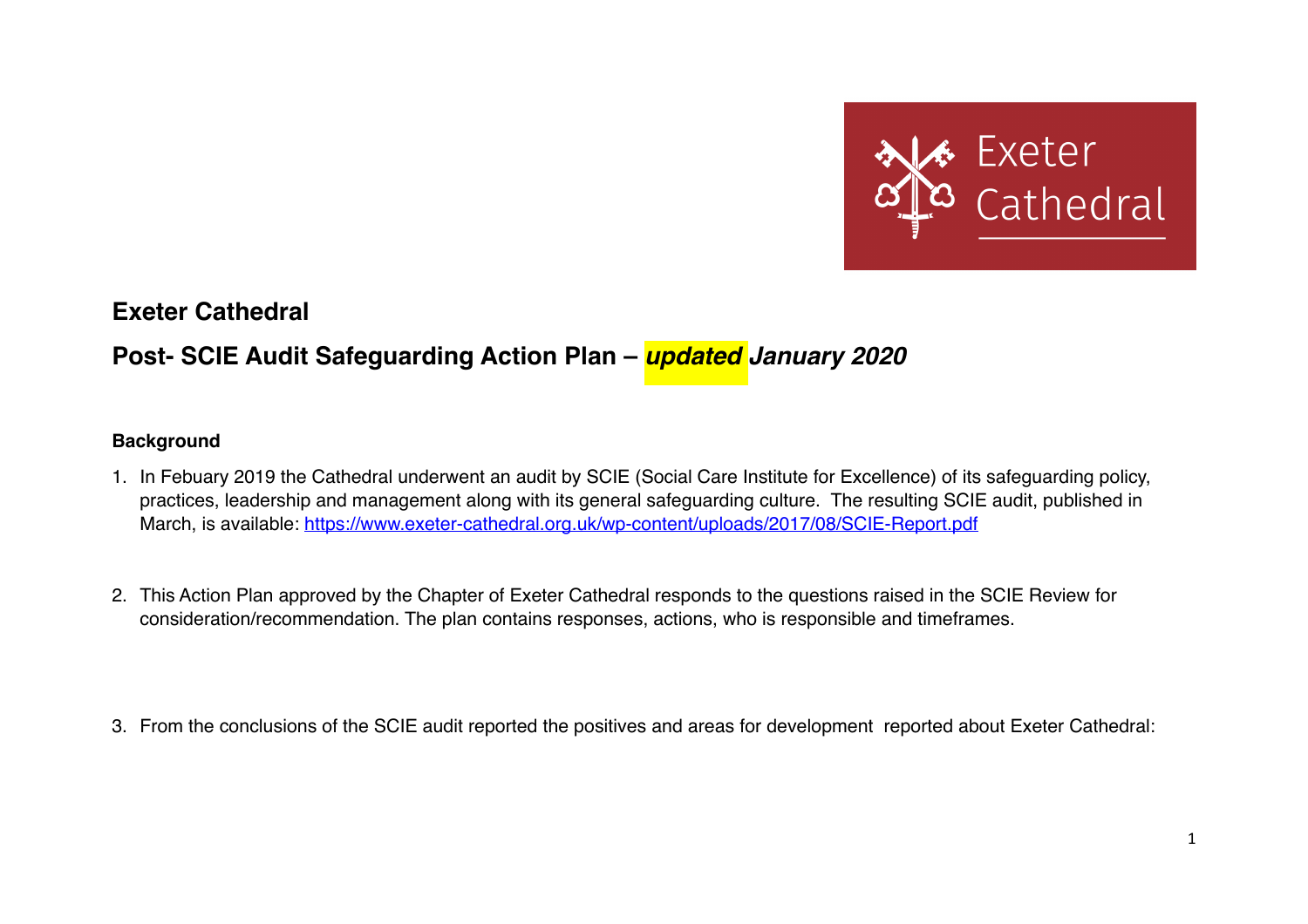- Led by the Dean and Chapter, the Cathedral has made good progress in response to an earlier independent safeguarding audit (2015) and the Bishop's Visitation (2016). This has been a steep learning and action curve for clergy, salaried staff and volunteers alike.
	- o Essential building blocks of this progress have included:
	- o The SLA with Exeter Diocese, with flexible access to a skilled and experienced DSA/CSA
	- o Close/regular liaison with Exeter Cathedral School
	- o Establishment of the CSMP.
- These steps mean that casework is secure, the increased engagement of the CSA and his safeguarding team with the Cathedral is proving to be beneficial, and the safety and welfare of the child choristers are receiving proper attention.
- There are now a wide range of policies and procedures in place covering all aspects of safeguarding. Their purpose is generally understood and valued across the Cathedral community.
- The shift in culture has been supported by active communication from the Dean and his senior team, who are creating new ways to keep the safeguarding messages strong and relevant for all. It is helpful that so many staff and volunteers are highly experienced and skilled in their roles
- Areas for development include establishing a central database for safer recruitment, DBS and training. Training is a key area for strengthening a culture of 'safeguarding as everyone's business*'* and promoting awareness of less obvious forms of vulnerability or risk. Training remains a particular challenge for the Cathedral because of the large numbers of clergy, staff and volunteers who must be trained on a rolling programme.
- Enhancing engagement with the various aspects of the wider Cathedral community of staff, volunteers and congregants is desirable.
- There are structural issues which need to be addressed e.g., the relationship between the DSAP and the CSMP, and how together they will monitor and improve safeguarding in the Cathedral. In addition, the Cathedral must find a way creatively to meet both its responsibility to public protection and its ministry to vulnerable homeless adults (the Wednesday Kitchen).
- The growing use of the Cathedral as a venue for events of all kinds will bring extra safeguarding responsibilities connected with these, of which the Dean and Chapter and other officers are fully aware.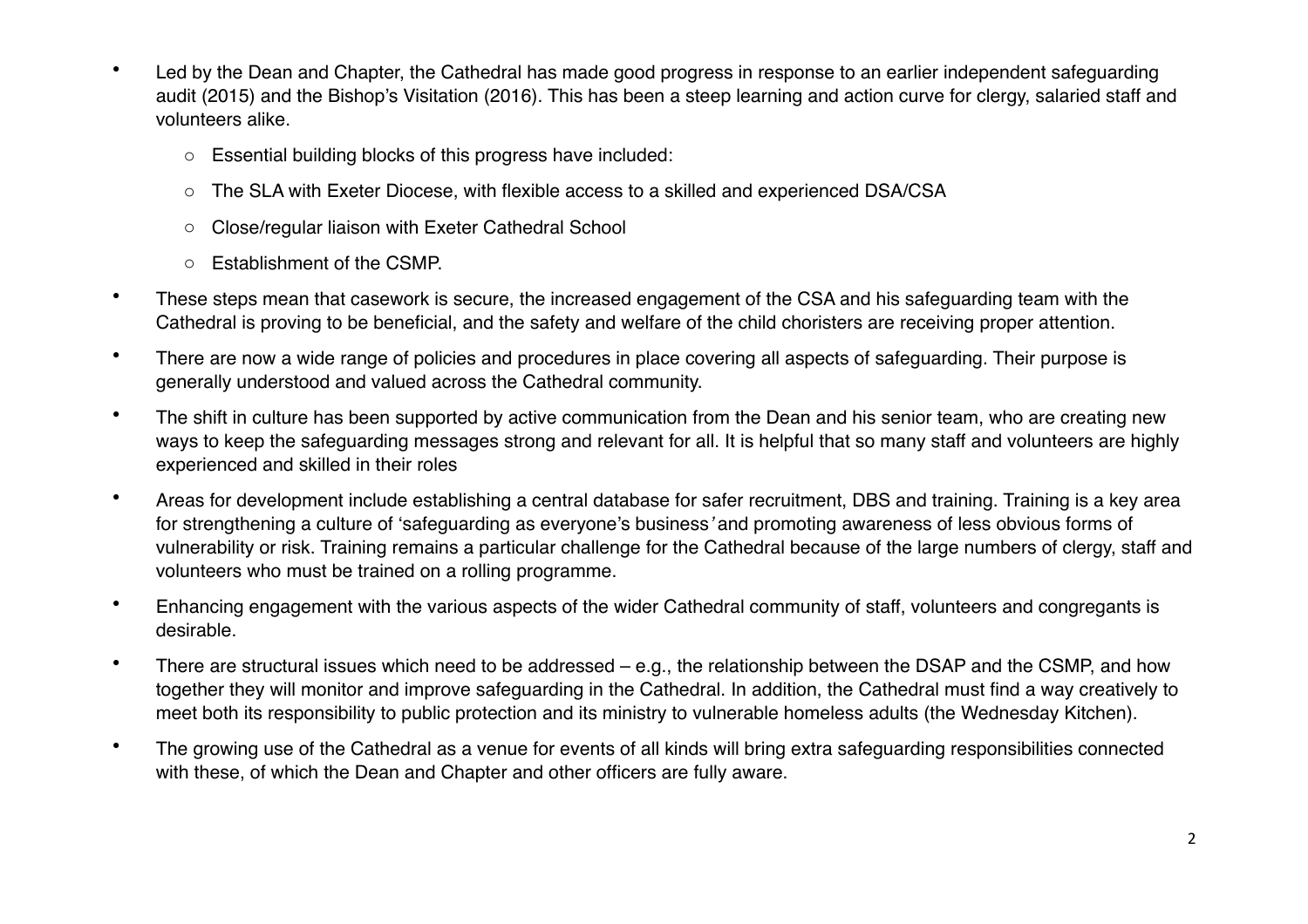**"Overall, we concluded that Exeter Cathedral is well placed to meet these complex challenges, and to continue the progress it has made since 2016/17 by embedding the new safeguarding culture and practices to the benefit of all."**



3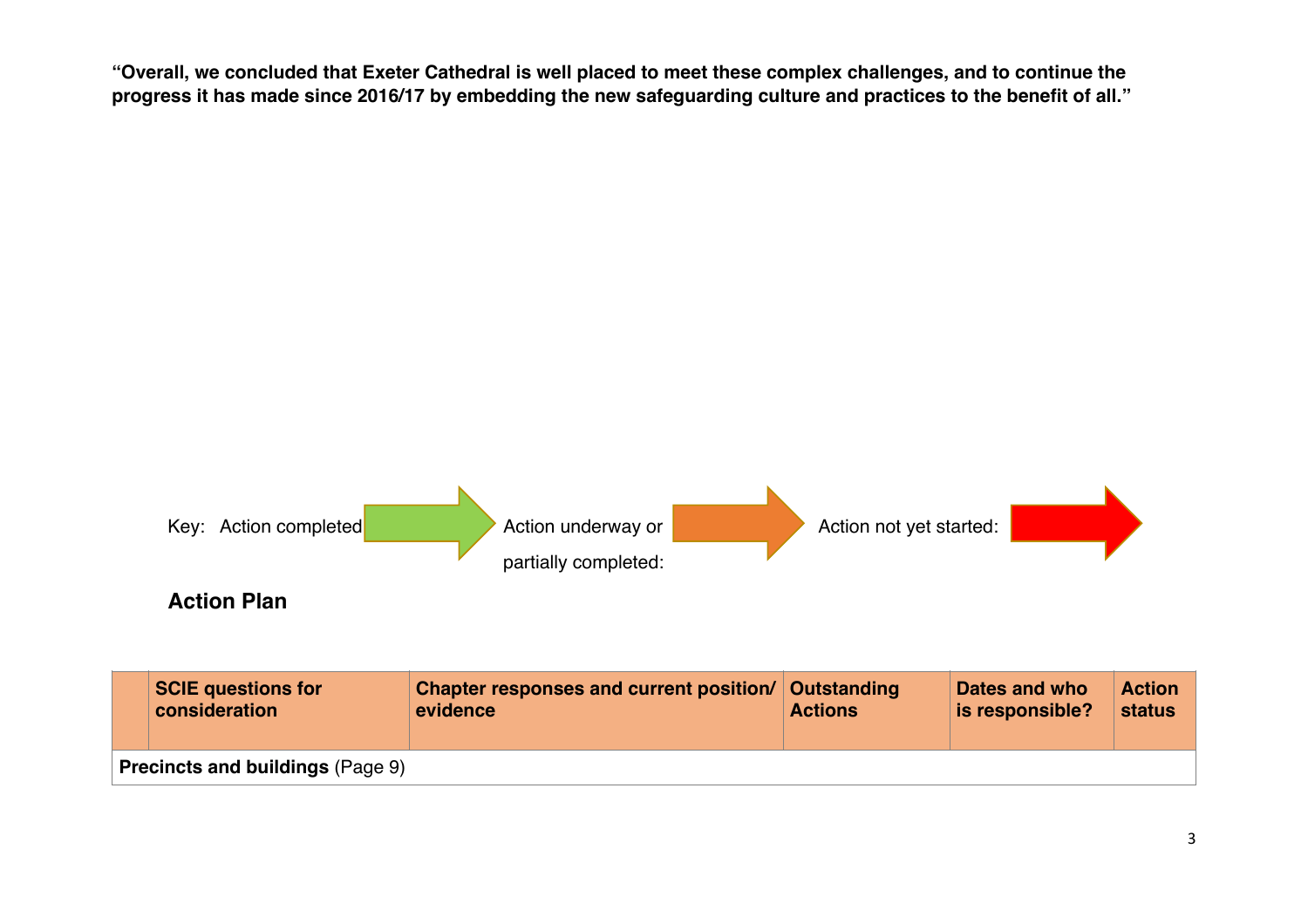|                | <b>SCIE questions for</b><br>consideration                                                                                                                                                                                                                     | Chapter responses and current position/<br>evidence                                                                                                                                                                                                                                                                                                              | Outstanding<br><b>Actions</b> | Dates and who<br>is responsible? | <b>Action</b><br><b>status</b> |
|----------------|----------------------------------------------------------------------------------------------------------------------------------------------------------------------------------------------------------------------------------------------------------------|------------------------------------------------------------------------------------------------------------------------------------------------------------------------------------------------------------------------------------------------------------------------------------------------------------------------------------------------------------------|-------------------------------|----------------------------------|--------------------------------|
|                | How can the Cathedral<br>strengthen its approach to<br>events management in order<br>to ensure that safeguarding<br>responsibilities and<br>requirements are explicit?                                                                                         | Cathedral has appointed the new role of<br>Custos who has responsibility for floor<br>management. Custos interface with the<br>Events Team. Custos is a member of the<br>CSMP.                                                                                                                                                                                   |                               | Cathedral<br>Administrator       |                                |
| $\overline{2}$ | What further actions might<br>the Cathedral take to ensure<br>an appropriate balance is<br>maintained between keeping<br>an open and welcoming<br>public environment,<br>managing public protection<br>risks and promoting individual<br>safety and wellbeing? | The Dean and Chapter acknowledge the<br>point raised – that the 'uniform' of the Floor<br>Managers may appear formal to some -<br>however, it is considered important that<br>they are easily recognised and accessible.<br>There is confidence in the staff and their<br>individual professionalism and sensitivity<br>adopted to visitors. It is not felt that |                               | Cathedral<br>Administrator       |                                |
|                | Vulnerable adults (Page 12)                                                                                                                                                                                                                                    |                                                                                                                                                                                                                                                                                                                                                                  |                               |                                  |                                |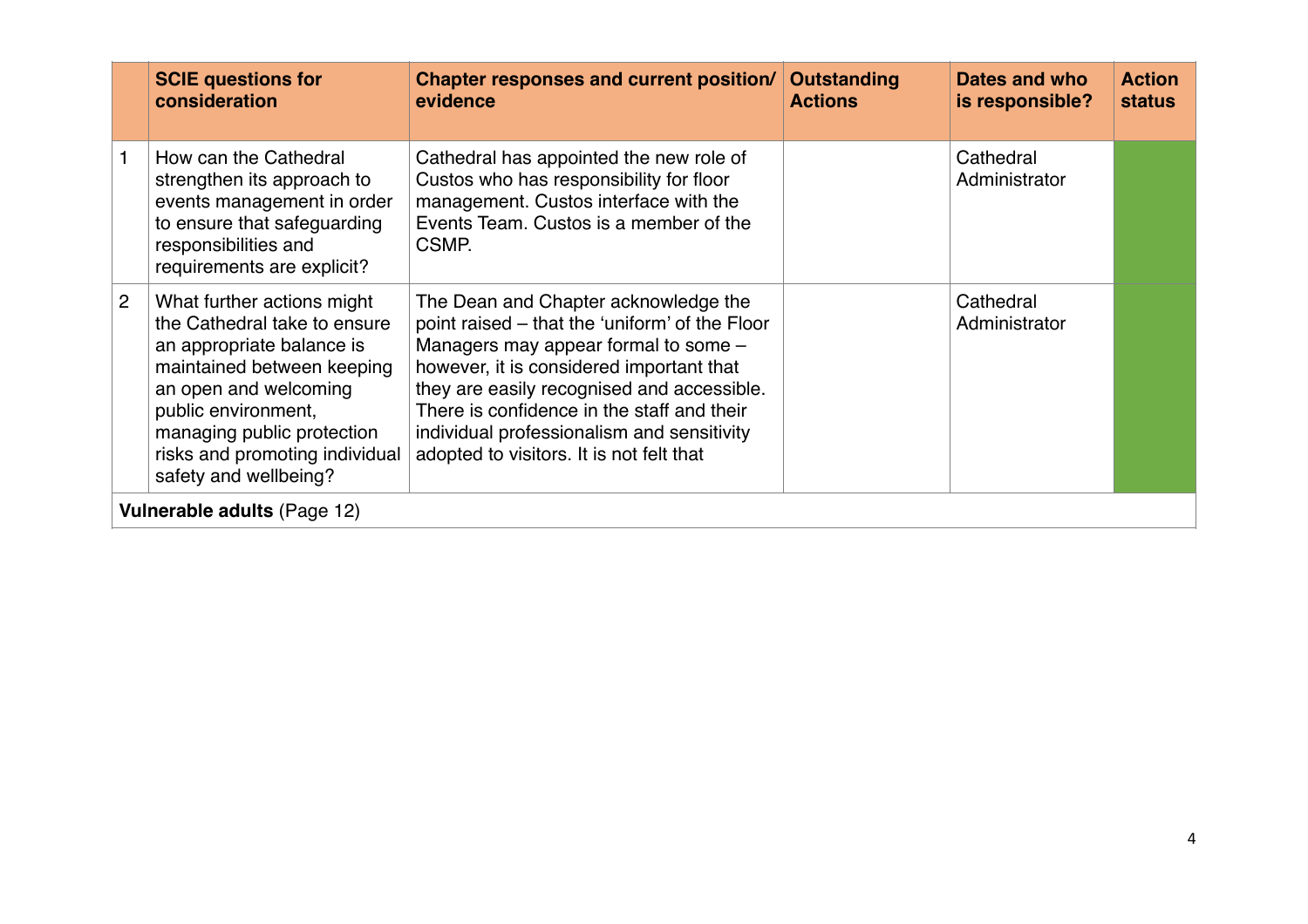|   | <b>SCIE questions for</b>                                                                                                                                                                                                                                                                                                                                                 | Chapter responses and current position/                                                                                                                                                                                                                                                                                                                                                                                                                                                                                                                                                                                                                                                                                                                                                                    | Outstanding    | Dates and who              | <b>Action</b> |
|---|---------------------------------------------------------------------------------------------------------------------------------------------------------------------------------------------------------------------------------------------------------------------------------------------------------------------------------------------------------------------------|------------------------------------------------------------------------------------------------------------------------------------------------------------------------------------------------------------------------------------------------------------------------------------------------------------------------------------------------------------------------------------------------------------------------------------------------------------------------------------------------------------------------------------------------------------------------------------------------------------------------------------------------------------------------------------------------------------------------------------------------------------------------------------------------------------|----------------|----------------------------|---------------|
|   | consideration                                                                                                                                                                                                                                                                                                                                                             | evidence                                                                                                                                                                                                                                                                                                                                                                                                                                                                                                                                                                                                                                                                                                                                                                                                   | <b>Actions</b> | is responsible?            | <b>status</b> |
| 3 | How might the Cathedral<br>work to create a formal (and<br>documented) interface<br>between the security staff<br>and the safeguarding team,<br>perhaps focused around risk<br>assessment and<br>management, in relation to<br>known vulnerable adults who<br>need support but also may<br>cause concern, and ensure<br>that this is consistent and well<br>communicated? | Cathedral security staff are required to<br>complete safeguarding training. They are<br>familiar with the working arrangement and<br>responsibilities of the Diocesan<br>Safeguarding Team towards the Cathedral<br>with the current DSA being identified as the<br><b>Cathedral Safeguarding Advisor.</b><br>The appointment of the Custos provides<br>opportunity for improved interface with<br>[that] section of Cathedral staff. The Custos<br>sits on the CSMP and improved interface<br>between CSA and Custos.<br>Incident recording forms are utilised and<br>'hand-over' records used to ensure matters<br>or individuals of concern are made known<br>to floor staff.<br>Lead Chorister Chaperone collates<br>concerns raised by Chaperone Team and<br>link with the CSA/Custos as appropriate. |                | Cathedral<br>Administrator |               |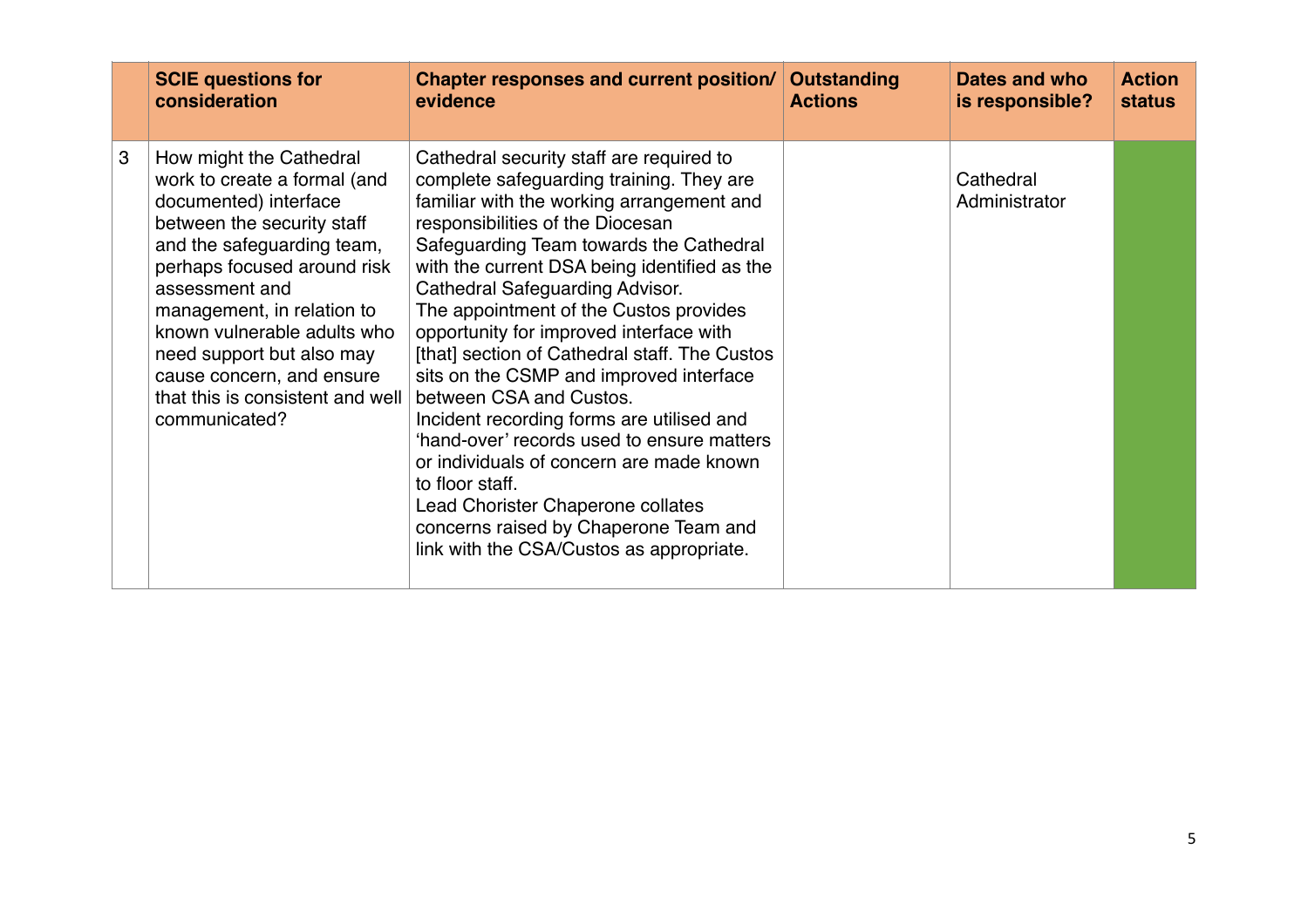|   | <b>SCIE questions for</b>                                                                                                                                                      | Chapter responses and current position/                                                                                                                                                                                                                                                                                                                                                                                                                                                                                                                                                                                                                                                                                                                                                                                                                                                                                                                                                                           | <b>Outstanding</b>                                                             | Dates and who   | <b>Action</b> |
|---|--------------------------------------------------------------------------------------------------------------------------------------------------------------------------------|-------------------------------------------------------------------------------------------------------------------------------------------------------------------------------------------------------------------------------------------------------------------------------------------------------------------------------------------------------------------------------------------------------------------------------------------------------------------------------------------------------------------------------------------------------------------------------------------------------------------------------------------------------------------------------------------------------------------------------------------------------------------------------------------------------------------------------------------------------------------------------------------------------------------------------------------------------------------------------------------------------------------|--------------------------------------------------------------------------------|-----------------|---------------|
|   | consideration                                                                                                                                                                  | evidence                                                                                                                                                                                                                                                                                                                                                                                                                                                                                                                                                                                                                                                                                                                                                                                                                                                                                                                                                                                                          | <b>Actions</b>                                                                 | is responsible? | <b>status</b> |
| 4 | What are the next steps<br>which need to be taken to<br>raise awareness and<br>understanding across the<br>Cathedral of adult<br>vulnerabilities, including<br>domestic abuse? | The Cathedral has adopted the training<br>strategy in accordance with the National<br>Safeguarding Training Programme, which<br>includes reference to vulnerable adults and<br>domestic abuse. All staff and volunteers are<br>required to complete training at a level<br>commensurate to their role.<br>The Diocesan Safeguarding Team are<br>rolling out a programme to raise awareness<br>of domestic abuse which is be offered to<br>Cathedral staff and volunteers, a number of<br>whom have already attended. This will be<br>pursued through 2020 and will form part of<br>the training strategy.<br>An audit of guides and stewards was<br>undertaken to ascertain views and<br>experiences to inform future training<br>requirements.<br>A bespoke training session has been<br>delivered to the Pastoral Care Team with a<br>focus on vulnerable adults. It is proposed to<br>provide annual sessions with the Pastoral<br>Care Team to provide update and<br>development opportunities for this team. | Publication of<br><b>Cathedral Training</b><br>Strategy and<br>training offer. | <b>CSA</b>      |               |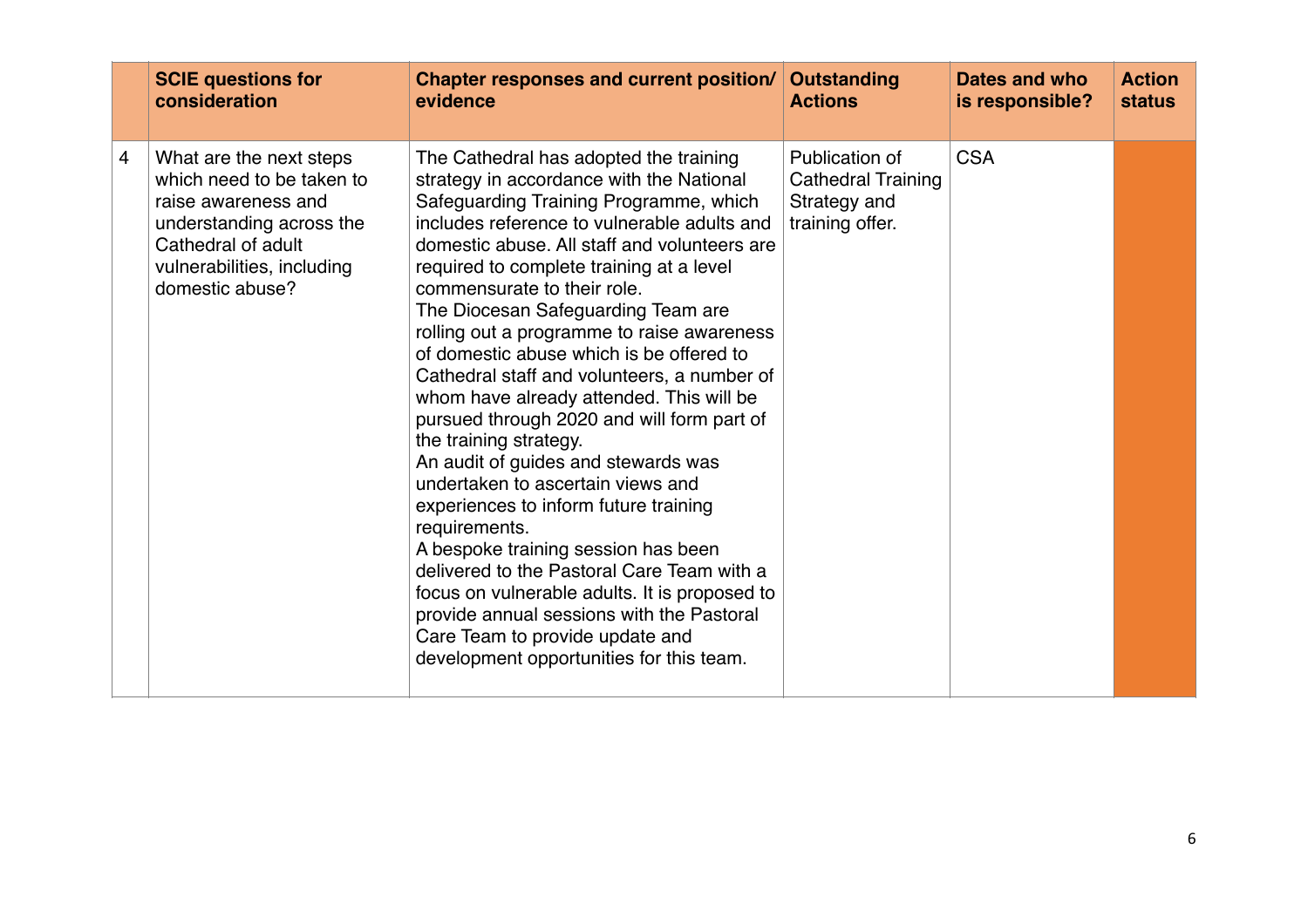|   | <b>SCIE questions for</b><br>consideration                                                                                                                                                                                                                                    | Chapter responses and current position/<br>evidence                                                                                                                                                                                                                                                                                          | Outstanding<br><b>Actions</b> | Dates and who<br>is responsible?        | <b>Action</b><br><b>status</b> |
|---|-------------------------------------------------------------------------------------------------------------------------------------------------------------------------------------------------------------------------------------------------------------------------------|----------------------------------------------------------------------------------------------------------------------------------------------------------------------------------------------------------------------------------------------------------------------------------------------------------------------------------------------|-------------------------------|-----------------------------------------|--------------------------------|
| 5 | How can the Cathedral<br>continue to carry out its<br>ministry to the very<br>vulnerable homeless people<br>who use the Wednesday<br>Kitchen, and at the same time<br>address the many difficulties<br>associated with its location<br>within the Cathedral Chapter<br>House? | A meeting of 'interested parties' convened<br>by the Canon Chancellor on Wednesday 16<br>October 2019 considered a number of 'off-<br>site' venues. The Canon Chancellor is in<br>discussion with these venues and the aim<br>is to 'badge' the activity in the name of<br>Exeter Cathedral in partnership with other<br>potential agencies. |                               | Canon<br>Chancellor/Dean<br>and Chapter |                                |
|   | <b>Children</b> (Page 13)                                                                                                                                                                                                                                                     |                                                                                                                                                                                                                                                                                                                                              |                               |                                         |                                |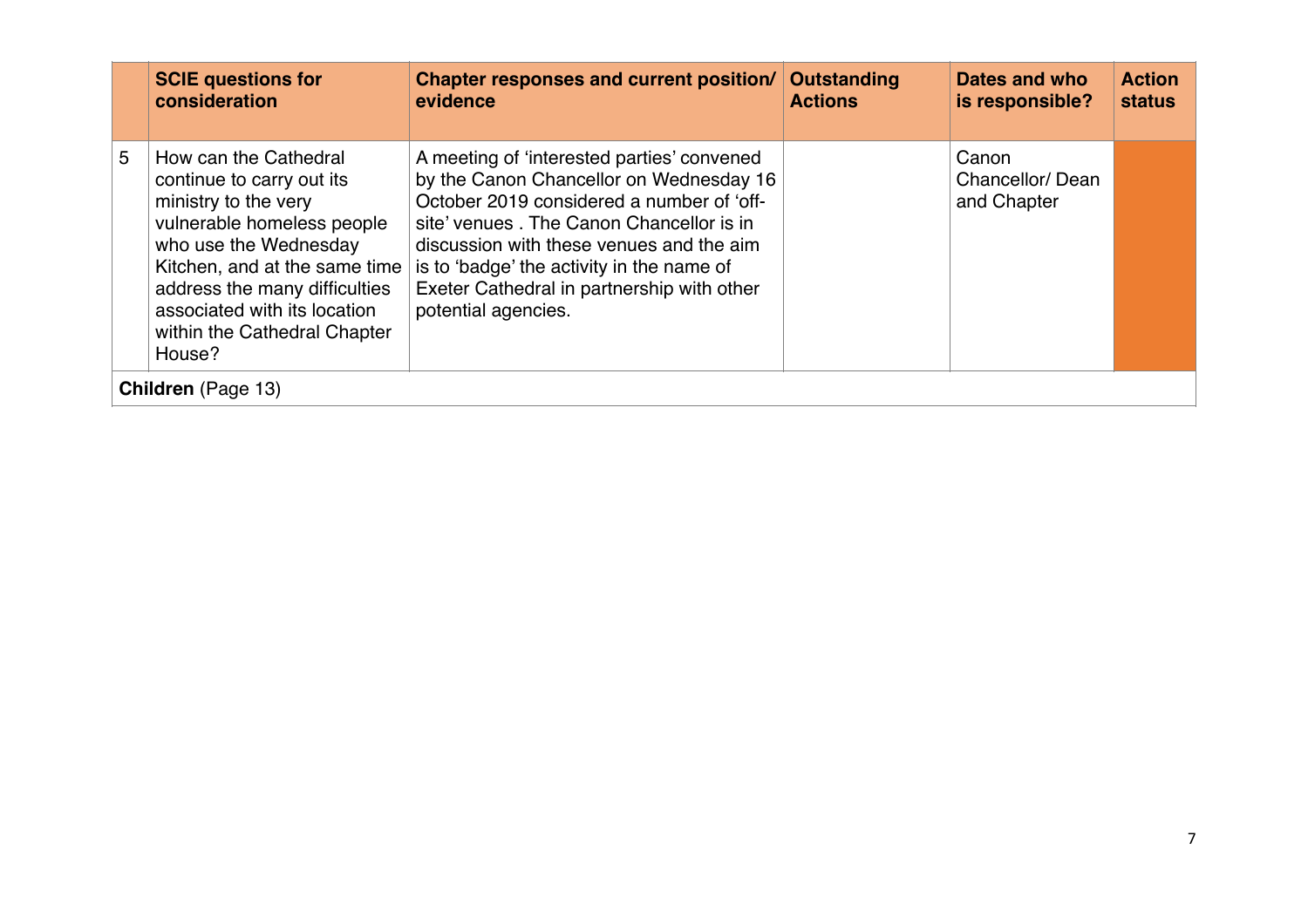|   | <b>SCIE questions for</b>                                                                                                                                                  | <b>Chapter responses and current position/</b>                                                                                                                                                                                                                                                                                                                                                                                                                                                                                                                                                                                                                                                                                                                                       | <b>Outstanding</b>                                                                                                                                                                                                                                                                                                                                                                                                                                                                                                                                                             | Dates and who   | <b>Action</b> |
|---|----------------------------------------------------------------------------------------------------------------------------------------------------------------------------|--------------------------------------------------------------------------------------------------------------------------------------------------------------------------------------------------------------------------------------------------------------------------------------------------------------------------------------------------------------------------------------------------------------------------------------------------------------------------------------------------------------------------------------------------------------------------------------------------------------------------------------------------------------------------------------------------------------------------------------------------------------------------------------|--------------------------------------------------------------------------------------------------------------------------------------------------------------------------------------------------------------------------------------------------------------------------------------------------------------------------------------------------------------------------------------------------------------------------------------------------------------------------------------------------------------------------------------------------------------------------------|-----------------|---------------|
|   | consideration                                                                                                                                                              | evidence                                                                                                                                                                                                                                                                                                                                                                                                                                                                                                                                                                                                                                                                                                                                                                             | <b>Actions</b>                                                                                                                                                                                                                                                                                                                                                                                                                                                                                                                                                                 | is responsible? | <b>status</b> |
| 6 | How might the Cathedral<br>ensure that relevant<br>procedures and guidance are<br>sensitive to the needs of<br>children and adults who may<br>be vulnerable or distressed? | Duty Steward/Education Guides have<br>received training. However, this could be<br>developed to increase confidence in<br>identifying and dealing with safeguarding<br>issues/incidents.<br>Proposals:<br>$\bullet$<br>Use of Guides & Stewards meeting<br>to deliver specific training/ pointers<br>and what to look out for etc.<br>improving and widening awareness<br>of vulnerable adults and children and<br>how this may present itself.<br>$\bullet$<br>All volunteer staff and Welcome<br>Desk staff need to know the first port<br>of call if they encounter a vulnerable<br>or distressed child / adult.<br>$\bullet$<br>A procedure check list to be<br>developed to enable volunteers to<br>feel confident to deal with the person<br>or refer to a designated officer. | On a recent<br>schools training<br>programme this<br>situation was<br>discussed; many<br>children find the<br>noise of the<br>Cathedral<br>$distributions -$<br>organ music,<br>singing, crowds<br>etc. Heritage<br>buildings are now<br>offering a set of<br>earmuffs / ear<br>defenders on their<br>front desk for use.<br>Consideration to<br>be given to this<br>provision.<br>Identification of a<br>designated or<br>available quiet<br>area where<br>anyone who is<br>distressed can be<br>safely<br>accompanied.<br>Simple guide for<br>floor staff to be<br>prepared. |                 |               |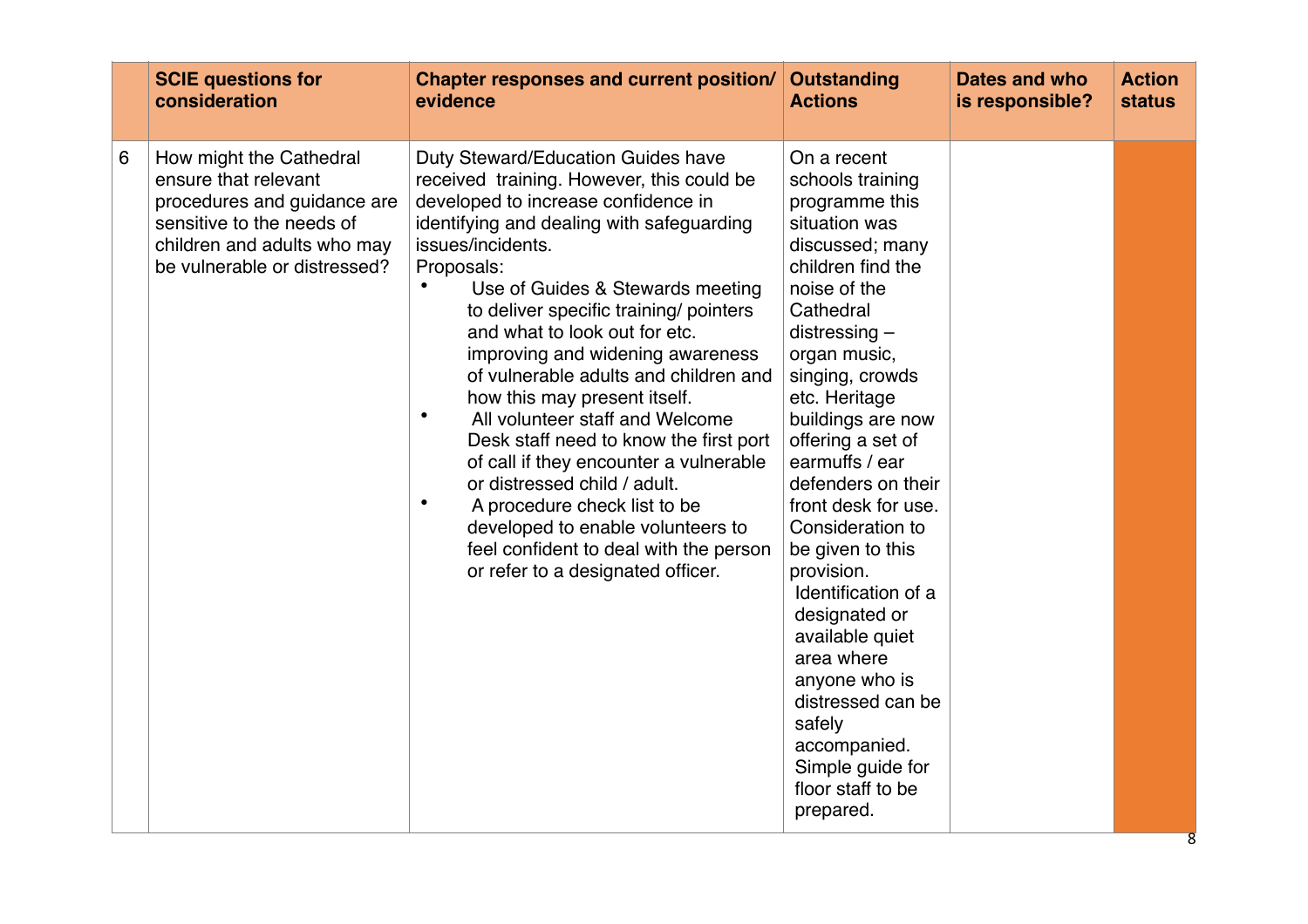| <b>SCIE questions for</b><br>consideration                                                                                                                                                                                                                                                                                                                                        | Chapter responses and current position/<br>evidence                                                                                                                                                                                                                                                                                                  | Outstanding<br><b>Actions</b>                                                                                                | Dates and who<br>is responsible?      | <b>Action</b><br><b>status</b> |
|-----------------------------------------------------------------------------------------------------------------------------------------------------------------------------------------------------------------------------------------------------------------------------------------------------------------------------------------------------------------------------------|------------------------------------------------------------------------------------------------------------------------------------------------------------------------------------------------------------------------------------------------------------------------------------------------------------------------------------------------------|------------------------------------------------------------------------------------------------------------------------------|---------------------------------------|--------------------------------|
| Choir (Page 16)                                                                                                                                                                                                                                                                                                                                                                   |                                                                                                                                                                                                                                                                                                                                                      |                                                                                                                              |                                       |                                |
| 7<br>How might the regular<br>Chorister Pastoral meeting be<br>formalised, to include terms<br>of reference, considerations<br>of parental consent, limits to<br>information sharing, recording<br>and governance?                                                                                                                                                                |                                                                                                                                                                                                                                                                                                                                                      | Terms of<br>reference and<br>governance,<br>including<br>consideration of<br>the above, to be<br>developed by this<br>group. | <b>Canon Precentor</b>                |                                |
| 8<br>Could the termly meetings<br>between the Back Row and<br>the DoM and CSL be<br>developed as a forum for<br>exploring safeguarding<br>issues, and developing the<br>understanding of the adult<br>choir members of<br>safeguarding issues related<br>to both the children's choirs<br>and to the safeguarding of<br>any vulnerable adults who<br>may be part of their number? | All adult members of the choir will be/ have<br>been trained to the requisite level in respect<br>of safeguarding and safe working practices<br>for working with young people and have<br>joined with the Cathedral School staff for<br>this purpose to ensure comparative<br>standards.<br>Director of Music and Canon Precentor sit<br>on the CSMP |                                                                                                                              | Canon Precentor/<br>Director of Music |                                |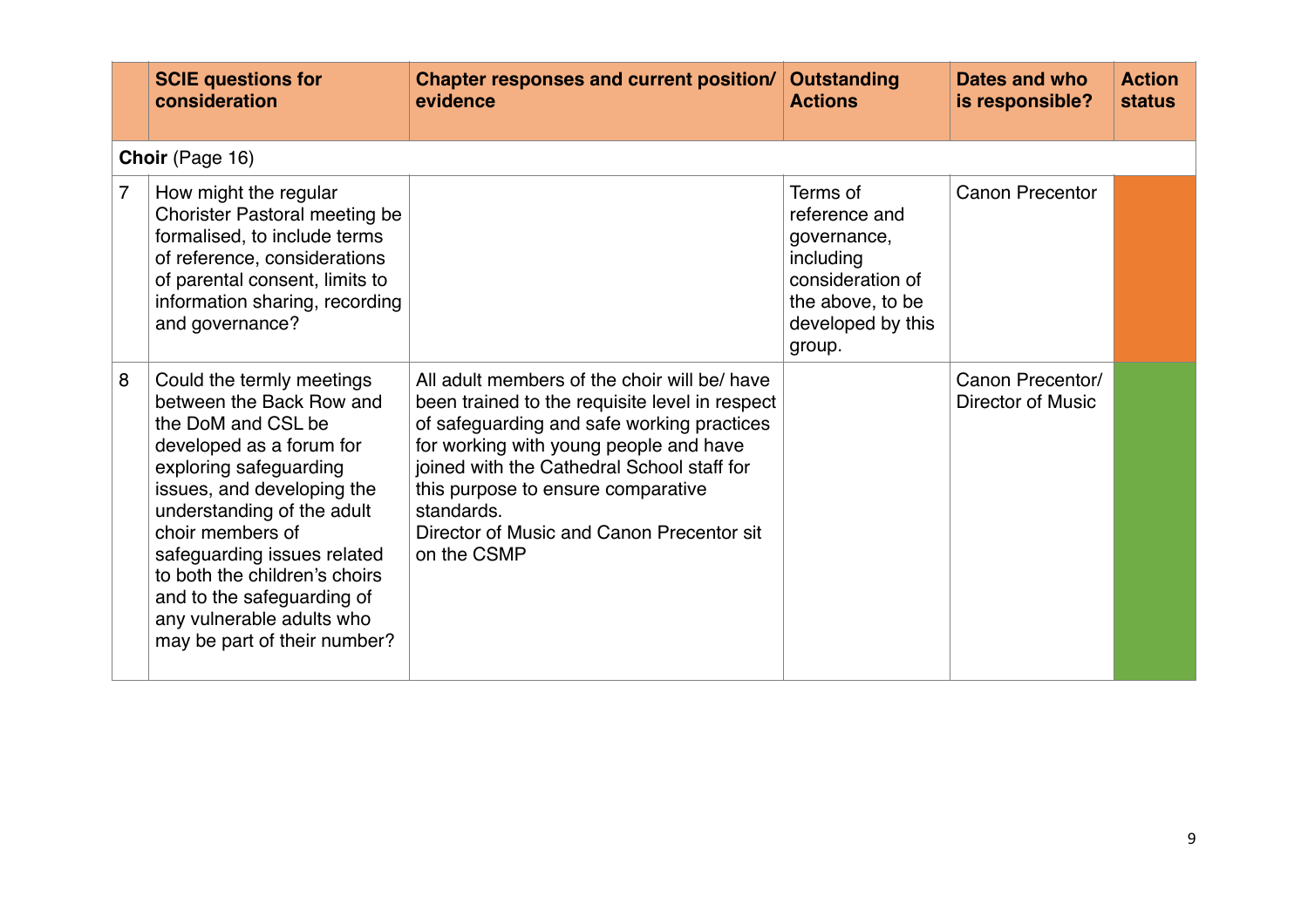|    | <b>SCIE questions for</b><br>consideration                                                                                                                                                                | <b>Chapter responses and current position/</b><br>evidence                                                                                                                                                                                                                                                                 | Outstanding<br><b>Actions</b> | Dates and who<br>is responsible?      | <b>Action</b><br><b>status</b> |
|----|-----------------------------------------------------------------------------------------------------------------------------------------------------------------------------------------------------------|----------------------------------------------------------------------------------------------------------------------------------------------------------------------------------------------------------------------------------------------------------------------------------------------------------------------------|-------------------------------|---------------------------------------|--------------------------------|
| 9  | How might the Department of<br>Liturgy and Music engage<br>formally with parents of<br>choristers in order to enhance<br>communications and<br>awareness between them<br>and the Cathedral<br>leadership? |                                                                                                                                                                                                                                                                                                                            |                               | Canon Precentor/<br>Director of Music |                                |
| 10 | How might the Department of<br>Liturgy and Music ensure that<br>it engages regularly with choir<br>chaperones?                                                                                            | The lead Chaperone has a professional<br>background in the safeguarding provision<br>for children and young people. The lead<br>Chaperone sits on the CSMP and is<br>routinely involved in the weekly Chorister<br>Pastoral meeting.<br>Improved interface between Lead<br>Chaperone and CSA and Custos/Floor<br>Managers. |                               | Canon Precentor/<br>Director of Music |                                |
|    | <b>Bell ringing (Page 17)</b>                                                                                                                                                                             |                                                                                                                                                                                                                                                                                                                            |                               |                                       |                                |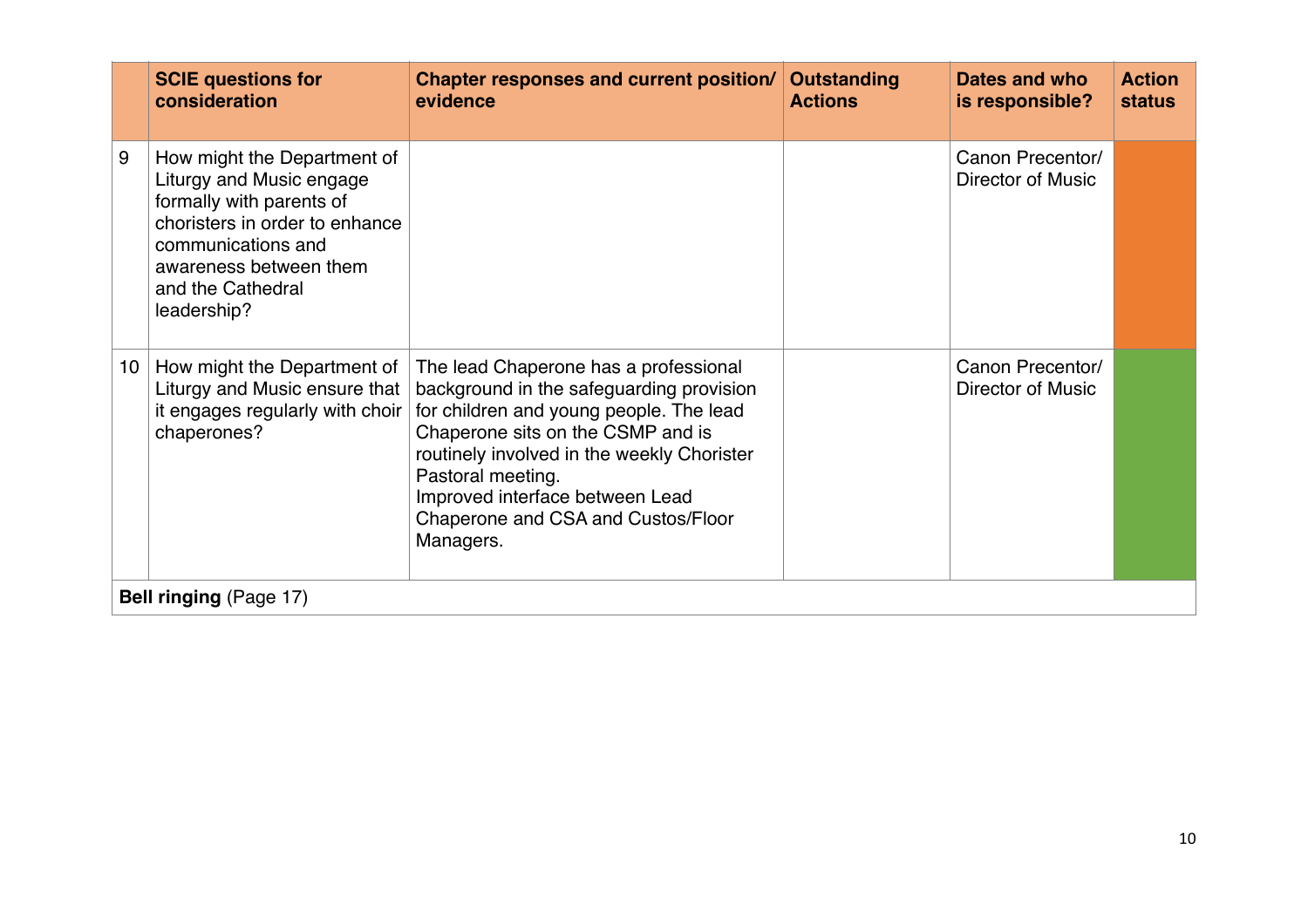|    | <b>SCIE questions for</b><br>consideration                                                                                                                                                                                                                                                                                                                                                                                                                                                                                                                                                       | Chapter responses and current position/<br>evidence                                                                                                                                                                                                                                                                                                                                                                                                                                                                                                               | <b>Outstanding</b><br><b>Actions</b> | Dates and who<br>is responsible?   | <b>Action</b><br><b>status</b> |
|----|--------------------------------------------------------------------------------------------------------------------------------------------------------------------------------------------------------------------------------------------------------------------------------------------------------------------------------------------------------------------------------------------------------------------------------------------------------------------------------------------------------------------------------------------------------------------------------------------------|-------------------------------------------------------------------------------------------------------------------------------------------------------------------------------------------------------------------------------------------------------------------------------------------------------------------------------------------------------------------------------------------------------------------------------------------------------------------------------------------------------------------------------------------------------------------|--------------------------------------|------------------------------------|--------------------------------|
| 11 | How can the Cathedral work<br>with the bell-ringing<br>community to strengthen an<br>understanding about the<br>paramount importance of<br>safeguarding, including that<br>of vulnerable adults?<br>Is the bell ringers' AGM<br>sufficient as the interface<br>between the Cathedral and<br>the bell tower, or might there<br>be additional ways to improve<br>links between the bell ringers<br>and the Cathedral?<br>How might the Cathedral and<br>the tower create safeguarding<br>systems and structures which<br>operate regardless of the<br>expertise and commitment of<br>a key person? | The Constitution of the Bell Tower has been<br>reviewed and included a stronger<br>commitment and link to the Cathedral<br>Safeguarding Policy.<br>Clearly defined processes for recruitment of<br>members and visiting ringers, has been<br>developed.<br>Mandatory training, to the requisite level,<br>for all members.<br>Creation of the role of Welfare and<br>Safeguarding Officer on the Bell Tower<br>Committee (Safeguarding Champion), who<br>will report to the CSMP and champion<br>safeguarding awareness and practice in the<br><b>Bell Tower.</b> |                                      | <b>CSA/Bell Tower</b><br>Secretary |                                |
|    | Case work including info sharing (Page 19)                                                                                                                                                                                                                                                                                                                                                                                                                                                                                                                                                       |                                                                                                                                                                                                                                                                                                                                                                                                                                                                                                                                                                   |                                      |                                    |                                |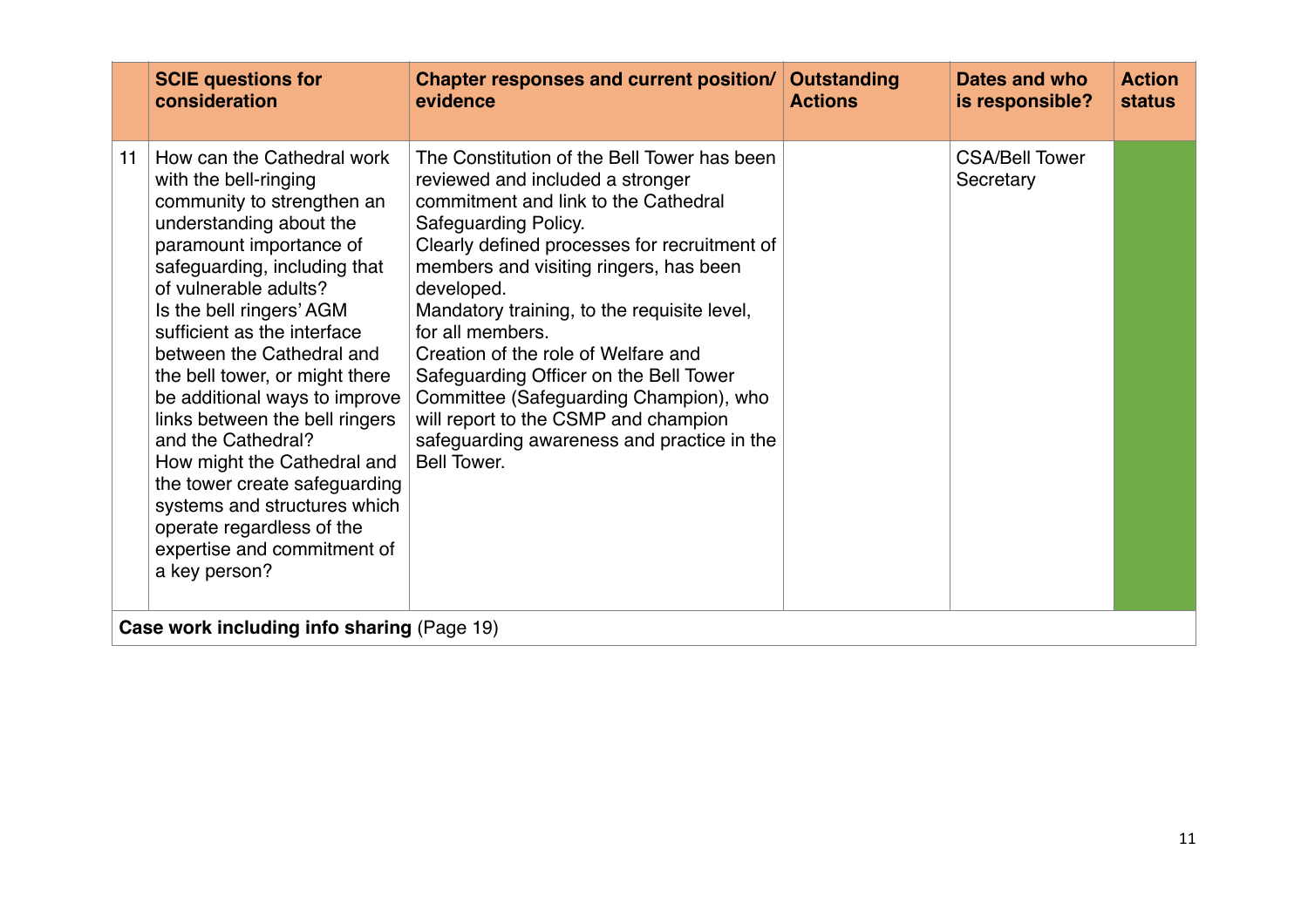|                   | <b>SCIE questions for</b>                                                                                                                                                     | Chapter responses and current position/                                                                                                                                                                                                                                                                                                                                                                                                                        | <b>Outstanding</b>                                                                                                                                                                                                                                 | Dates and who   | <b>Action</b> |
|-------------------|-------------------------------------------------------------------------------------------------------------------------------------------------------------------------------|----------------------------------------------------------------------------------------------------------------------------------------------------------------------------------------------------------------------------------------------------------------------------------------------------------------------------------------------------------------------------------------------------------------------------------------------------------------|----------------------------------------------------------------------------------------------------------------------------------------------------------------------------------------------------------------------------------------------------|-----------------|---------------|
|                   | consideration                                                                                                                                                                 | evidence                                                                                                                                                                                                                                                                                                                                                                                                                                                       | <b>Actions</b>                                                                                                                                                                                                                                     | is responsible? | <b>status</b> |
| $12 \overline{ }$ | How might the Cathedral,<br>working with the DSA,<br>develop a more<br>comprehensive approach to<br>the support of vulnerable<br>adults who regularly visit the<br>Cathedral? | Improved interface between the Custos<br>(representing the floor managers, stewards<br>and guides), the CSMP and the CSA.<br>Audit of volunteers to improve<br>understanding of staff awareness and staff<br>experiences in their roles to inform a future<br>training strategy and requirement<br>completed.<br>Bespoke training for the Pastoral Carte<br>Team has been developed and delivered.<br>Ongoing work to progress Wednesday<br>Kitchen provision. | Availability of<br>'library' of leaflets<br>signposting to<br>support services<br>to be made<br>discretely<br>available to staff<br>to provide as<br>appropriate (e.g.<br>dementia support,<br>DA,<br>homelessness,<br>drig and alocohol<br>abuse) |                 |               |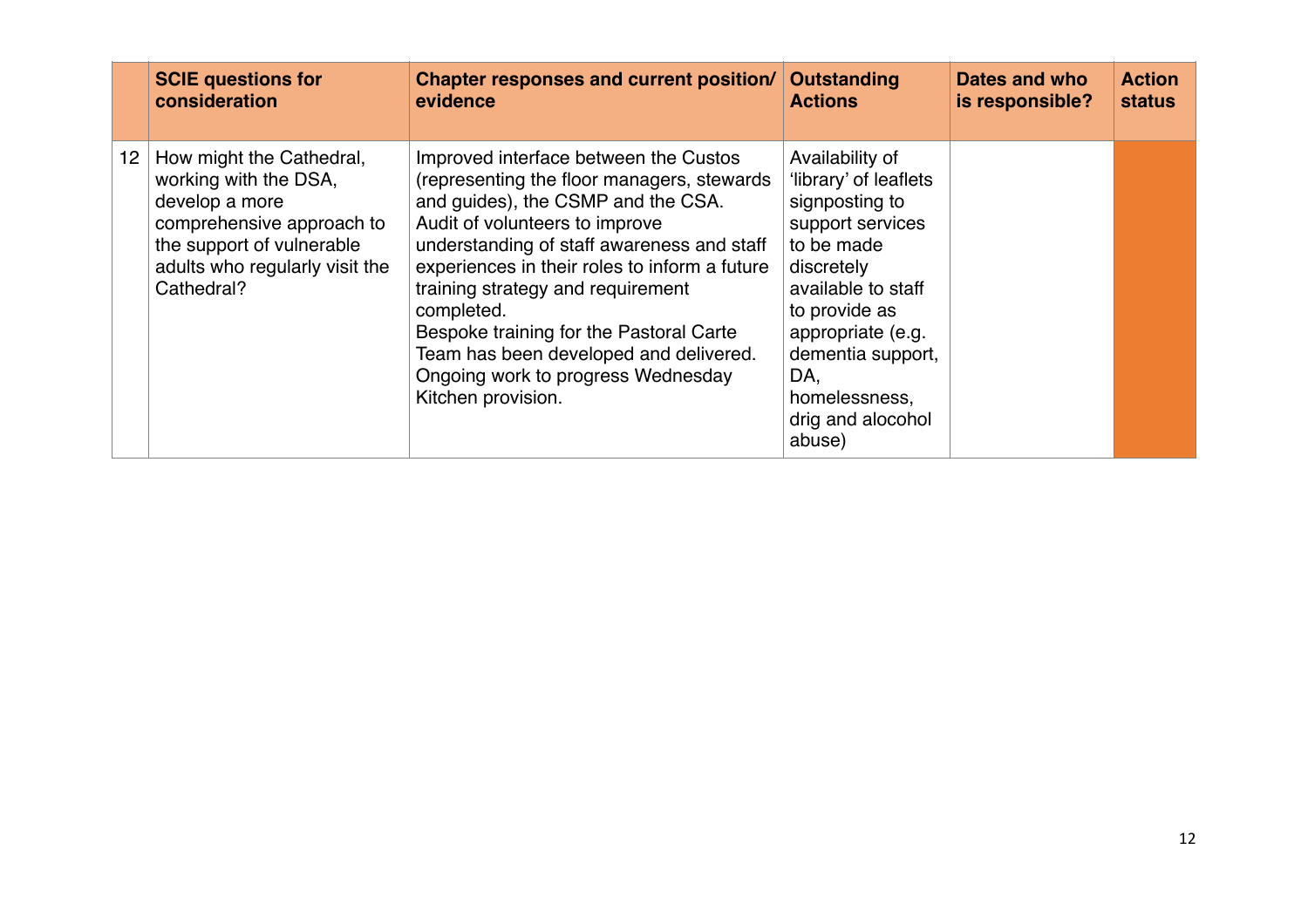|    | <b>SCIE questions for</b><br>consideration                                                                                                                                                                                                                                                                                        | Chapter responses and current position/ Outstanding<br>evidence                                                                                                                                                                                                                                                                                                                                                                                                                                                                                                                                                                                                                                                                                                                                                                                      | <b>Actions</b> | Dates and who<br>is responsible? | <b>Action</b><br><b>status</b> |
|----|-----------------------------------------------------------------------------------------------------------------------------------------------------------------------------------------------------------------------------------------------------------------------------------------------------------------------------------|------------------------------------------------------------------------------------------------------------------------------------------------------------------------------------------------------------------------------------------------------------------------------------------------------------------------------------------------------------------------------------------------------------------------------------------------------------------------------------------------------------------------------------------------------------------------------------------------------------------------------------------------------------------------------------------------------------------------------------------------------------------------------------------------------------------------------------------------------|----------------|----------------------------------|--------------------------------|
| 13 | How can the Cathedral<br>balance the commitment to<br>maintain formal contact with<br>offenders, especially where<br>this might place them in a<br>public role in the Cathedral,<br>with the public message that<br>this may convey and the<br>consequent risks to those<br>observing them in such a<br>role, including children? | The current overarching principle adopted<br>by the CSA and Lead Canon on behalf of<br>Chapter, is that the Cathedral is not the<br>most suitable setting to support offenders in<br>the pursuit of and practice of their faith,<br>given the size, complexity and diversity of<br>the Cathedral setting.<br>Occasional attendance of such individuals<br>will be risk assessed and managed.<br>Offenders wishing to attend the Cathedral<br>will be risk assessed in accordance with the<br>House of Bishops Guidance and be<br>supported to find alternative provision that<br>meets their needs in a demonstrably safe<br>way.<br>The Cathedral recognises that decisions<br>made in the past may not accord to the<br>contemporary standard or approach, and in<br>such very rare occasion, this is being<br>appropriately managed and assessed. |                | <b>CSA</b>                       |                                |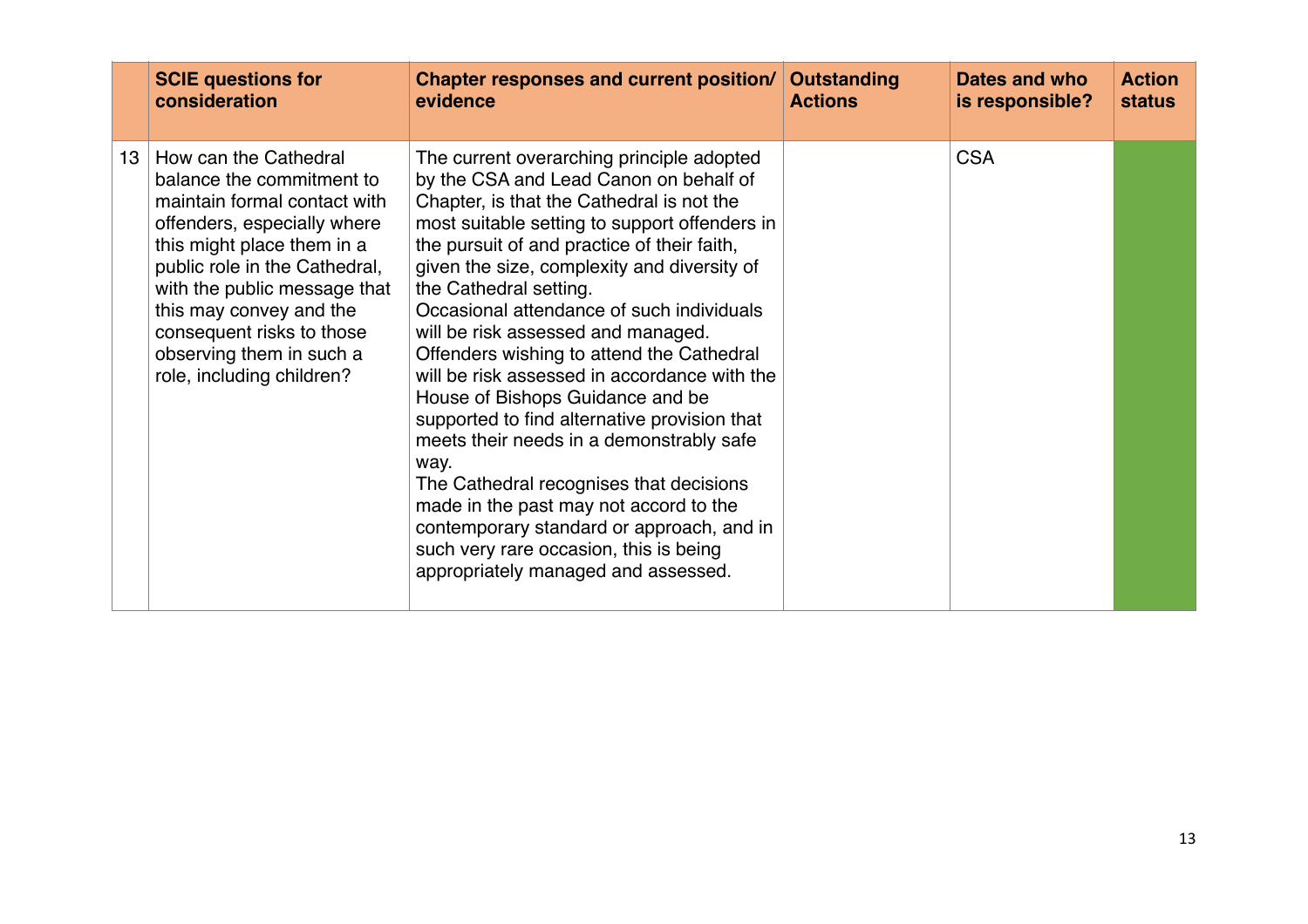|    | <b>SCIE questions for</b><br>consideration                                                                                                                    | Chapter responses and current position/<br>evidence                                                                                                                                                                                                                                                                                                                                                                                                                                  | Outstanding<br><b>Actions</b> | Dates and who<br>is responsible? | <b>Action</b><br><b>status</b> |
|----|---------------------------------------------------------------------------------------------------------------------------------------------------------------|--------------------------------------------------------------------------------------------------------------------------------------------------------------------------------------------------------------------------------------------------------------------------------------------------------------------------------------------------------------------------------------------------------------------------------------------------------------------------------------|-------------------------------|----------------------------------|--------------------------------|
| 14 | What mechanism needs to be<br>put into place for alerting<br>relevant people about<br>potential risks posed by<br>people subject of attendance<br>agreements? | The Cathedral adheres to the House of<br>Bishops Guidance on Risk Assessment of<br>this who pose risk to children or adults<br>2015 which includes detail on information<br>sharing n a need to know basis and<br>involvement of relevant people to support<br>any attendance agreement or risk<br>management strategy or issue.<br>A representative of Cathedral Chapter is<br>always involved in such cases and the<br>Dean and Chapter are briefed and updated<br>as appropriate. |                               | <b>CSA</b>                       |                                |
|    | <b>Training</b> (Page 22)                                                                                                                                     |                                                                                                                                                                                                                                                                                                                                                                                                                                                                                      |                               |                                  |                                |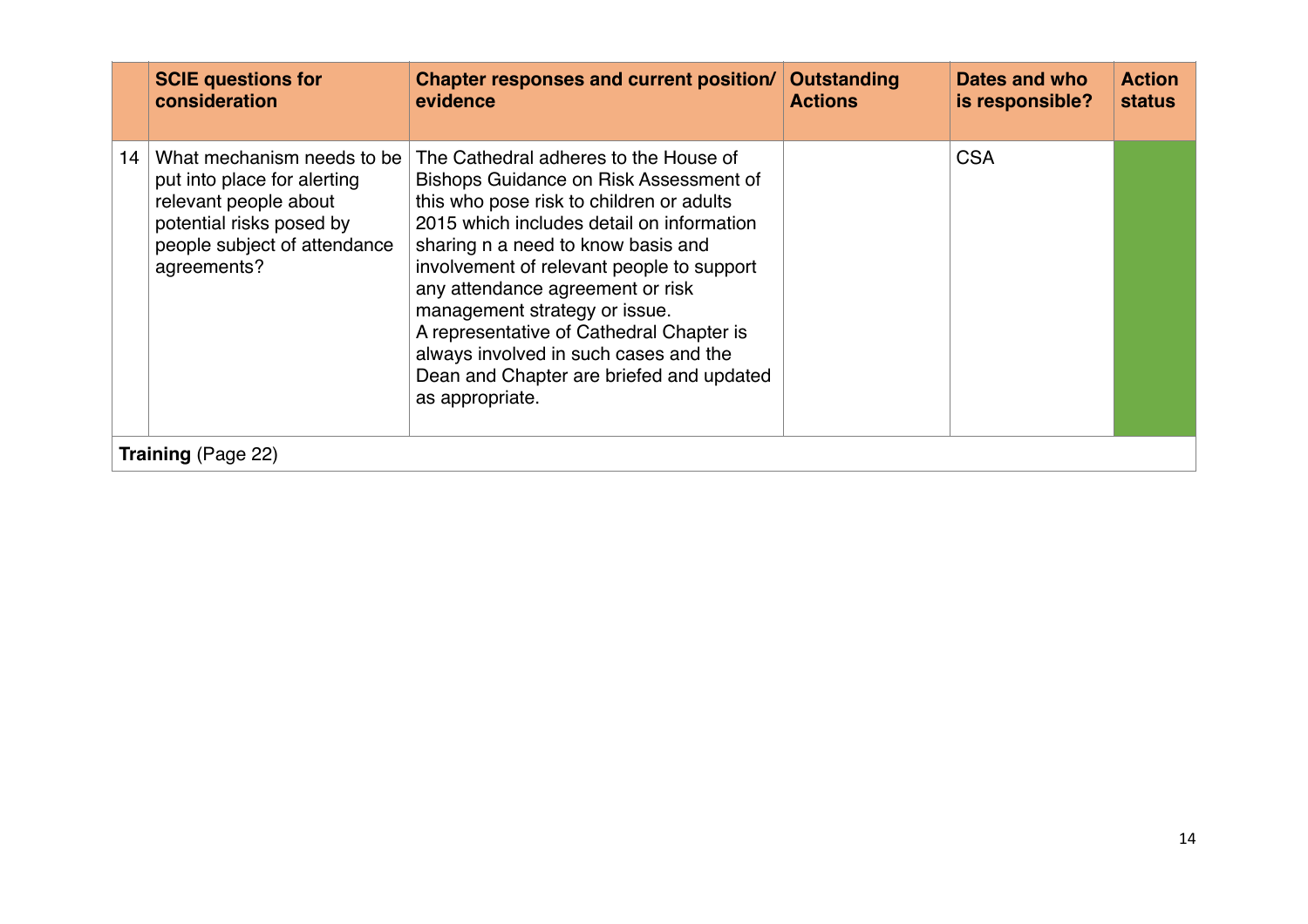|                 | <b>SCIE questions for</b>                                                                                                                                                                                                                                                                                                                                                                                                                                      | Chapter responses and current position/                                                                                                                                                                                                                                                                                                                                                                                                                                                                                                                                                                                                                                                                                                                                                                                                                                 | <b>Outstanding</b>                                   | Dates and who   | <b>Action</b> |
|-----------------|----------------------------------------------------------------------------------------------------------------------------------------------------------------------------------------------------------------------------------------------------------------------------------------------------------------------------------------------------------------------------------------------------------------------------------------------------------------|-------------------------------------------------------------------------------------------------------------------------------------------------------------------------------------------------------------------------------------------------------------------------------------------------------------------------------------------------------------------------------------------------------------------------------------------------------------------------------------------------------------------------------------------------------------------------------------------------------------------------------------------------------------------------------------------------------------------------------------------------------------------------------------------------------------------------------------------------------------------------|------------------------------------------------------|-----------------|---------------|
|                 | consideration                                                                                                                                                                                                                                                                                                                                                                                                                                                  | evidence                                                                                                                                                                                                                                                                                                                                                                                                                                                                                                                                                                                                                                                                                                                                                                                                                                                                | <b>Actions</b>                                       | is responsible? | <b>status</b> |
| 15 <sub>1</sub> | How can the Cathedral and<br>the Diocesan Safeguarding<br>Team (DST) work together to<br>support ongoing<br>developments and<br>improvements in the training<br>programme - to include:<br>- making refresher training<br>more relevant<br>- improving and widening<br>awareness of vulnerable<br>adults<br>- challenging attitudes such<br>as 'it's not about people like<br>US'<br>- using scenarios to bring<br>relevance and interest to<br>more attendees | The Cathedral has adopted the training<br>strategy in accordance with the National<br>Safeguarding Training Programme, which<br>includes reference to vulnerable adults and<br>domestic abuse. All staff and volunteers are<br>required to complete training at a level<br>commensurate to their role.<br>The cathedral will produce a 'Training'<br>Strategy' document to outline the relevant<br>training required at the Cathedral.<br>A survey of stewards and Sidespersons<br>has been undertaken to inform this<br>strategy.<br>Appropriate training modules are available<br>'on-line' or through the Diocesan<br>Safeguarding Team (DST). 'Training<br>Together' is available for groups as recently<br>evidenced through the support and training<br>provided for the Cathedral 'Pastoral Care<br>Team'. Domestic Abuse training is available<br>from the DST. | <b>Publish Cathedral</b><br><b>Training Strategy</b> | CAS/CSL         |               |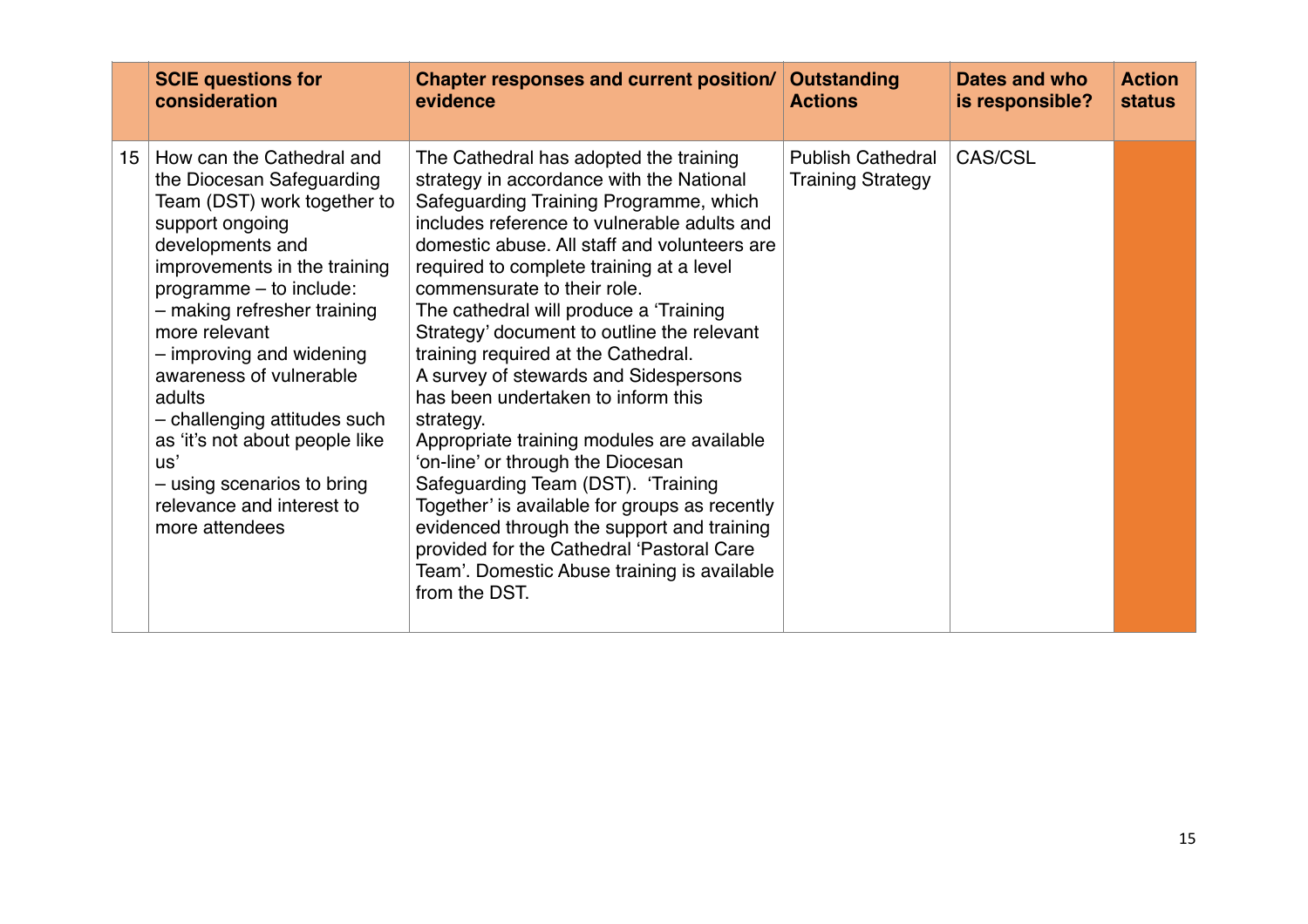|    | <b>SCIE questions for</b><br>consideration                                                                                                                                                                                                                                                                                                                                           | <b>Chapter responses and current position/</b><br>evidence                                                                                                                                                                                                                                                                                                                                                                                                      | <b>Outstanding</b><br><b>Actions</b>                                                                                                                                                                                   | Dates and who<br>is responsible? | <b>Action</b><br><b>status</b> |
|----|--------------------------------------------------------------------------------------------------------------------------------------------------------------------------------------------------------------------------------------------------------------------------------------------------------------------------------------------------------------------------------------|-----------------------------------------------------------------------------------------------------------------------------------------------------------------------------------------------------------------------------------------------------------------------------------------------------------------------------------------------------------------------------------------------------------------------------------------------------------------|------------------------------------------------------------------------------------------------------------------------------------------------------------------------------------------------------------------------|----------------------------------|--------------------------------|
| 16 | What opportunities may there<br>be for the Cathedral<br>leadership, working with the<br>CSA, to use the Town Hall<br>meetings and other regular<br>forums in Cathedral<br>departments, for example, to<br>deliver training and raise<br>awareness? How can the<br>Cathedral and the DST be<br>assured that the content of<br>safeguarding training is<br>having the intended impact? | Safeguarding issues are discussed at the<br>Town Hall meeting. Feedback is<br>encouraged at these meetings, which<br>provide an interface between cathedral<br>clergy, staff and volunteers.<br>A survey of floor managers, stewards and<br>Sidespersons has been undertaken to<br>inform this strategy.<br>All training provision seeks feedback, which<br>is evaluated to inform development of<br>course content and delivery to meet staff<br>requirements. | Cathedral<br>Calendar of<br>meetings to be<br>considered and<br>include in the<br>training strategy<br>where<br>opportunities are<br>available to utilise<br>appreopriate<br>forum to share<br>and raise<br>awareness. | <b>CSA/CSL</b>                   |                                |
| 17 | How can the (considerable)<br>capacity and experience<br>across Cathedral staff and<br>volunteers be used for<br>training delivery and<br>awareness-raising?                                                                                                                                                                                                                         | The cathedral gathers together people of<br>wide experience with professional<br>expertise. This is already reflected through<br>membership of the Cathedral Safeguarding<br>Management Panel (CSMP), amongst the<br>education staff and floor managers; among<br>Choir Chaperones and in our close<br>relationship with the Safeguarding staff at<br><b>Exeter Cathedral School where</b><br>membership of our choir is drawn.                                 |                                                                                                                                                                                                                        | <b>CSA/CSL</b>                   |                                |
|    | Safer recruitment (Page 24)                                                                                                                                                                                                                                                                                                                                                          |                                                                                                                                                                                                                                                                                                                                                                                                                                                                 |                                                                                                                                                                                                                        |                                  |                                |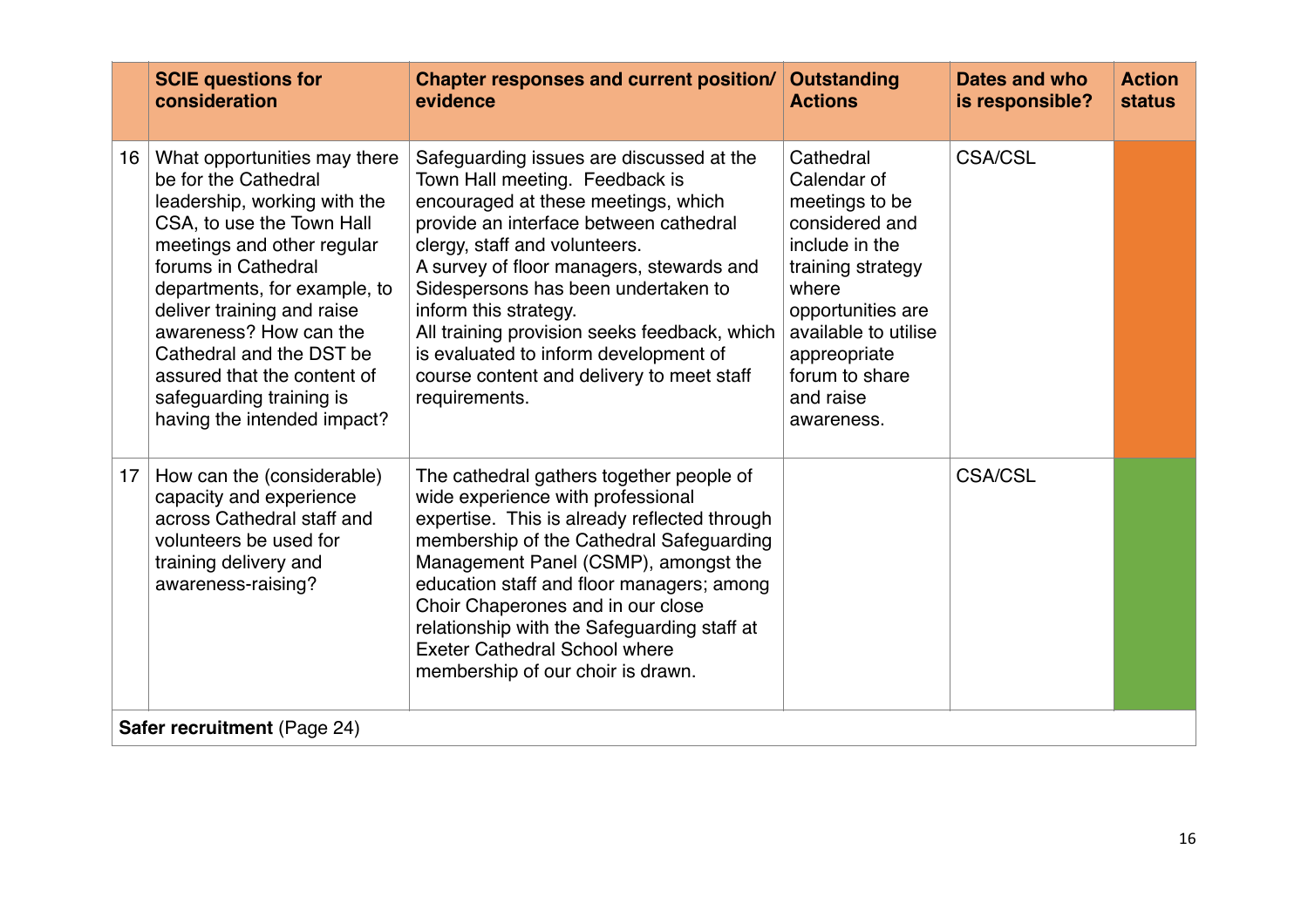|    | <b>SCIE questions for</b><br>consideration                                                                                                                                                                                                                                                                 | Chapter responses and current position/<br>evidence                                                                                                                                                                                                                                                                                                                                           | <b>Outstanding</b><br><b>Actions</b> | Dates and who<br>is responsible? | <b>Action</b><br><b>status</b> |
|----|------------------------------------------------------------------------------------------------------------------------------------------------------------------------------------------------------------------------------------------------------------------------------------------------------------|-----------------------------------------------------------------------------------------------------------------------------------------------------------------------------------------------------------------------------------------------------------------------------------------------------------------------------------------------------------------------------------------------|--------------------------------------|----------------------------------|--------------------------------|
| 18 | How can the Cathedral and<br>the DST address the<br>confusion regarding the<br>responsibility for clergy<br>recruitment and record<br>keeping, in order that the<br>Cathedral may be satisfied<br>that safer recruitment is in<br>place for clergy and all those<br>with permission to officiate<br>(PTO)? | Meeting between + Robert, the Dean and<br>relevant Bishops and Cathedral staff held<br>to clarify processes regarding the safe<br>recruitment, scrutiny of the licensing' of the<br>variety of clergy positions (permanent and<br>visiting) within the Cathedral.<br>A document of clarification has been<br>drafted, agreed and shared between<br>Cathedral and the Bishops' offices.        |                                      | Cathedral<br>Administrator       |                                |
| 19 | How might the Cathedral<br>keep the requirement for DBS<br>checks across its<br>establishment under review,<br>in line with national guidance<br>and local needs?                                                                                                                                          | Improved and robust record keeping and<br>monitoring of Cathedral staff and<br>volunteers in relation to DBS and<br>safeguarding training. Overseen by the HR<br>Department and Volunteers Coordinator.<br>The Diocese holds all clergy records<br>(including those holding positions in the<br>Cathedral) and processes are in place to<br>identify and prompt when DBS renewals<br>are due. |                                      | Cathedral<br>Administrator       |                                |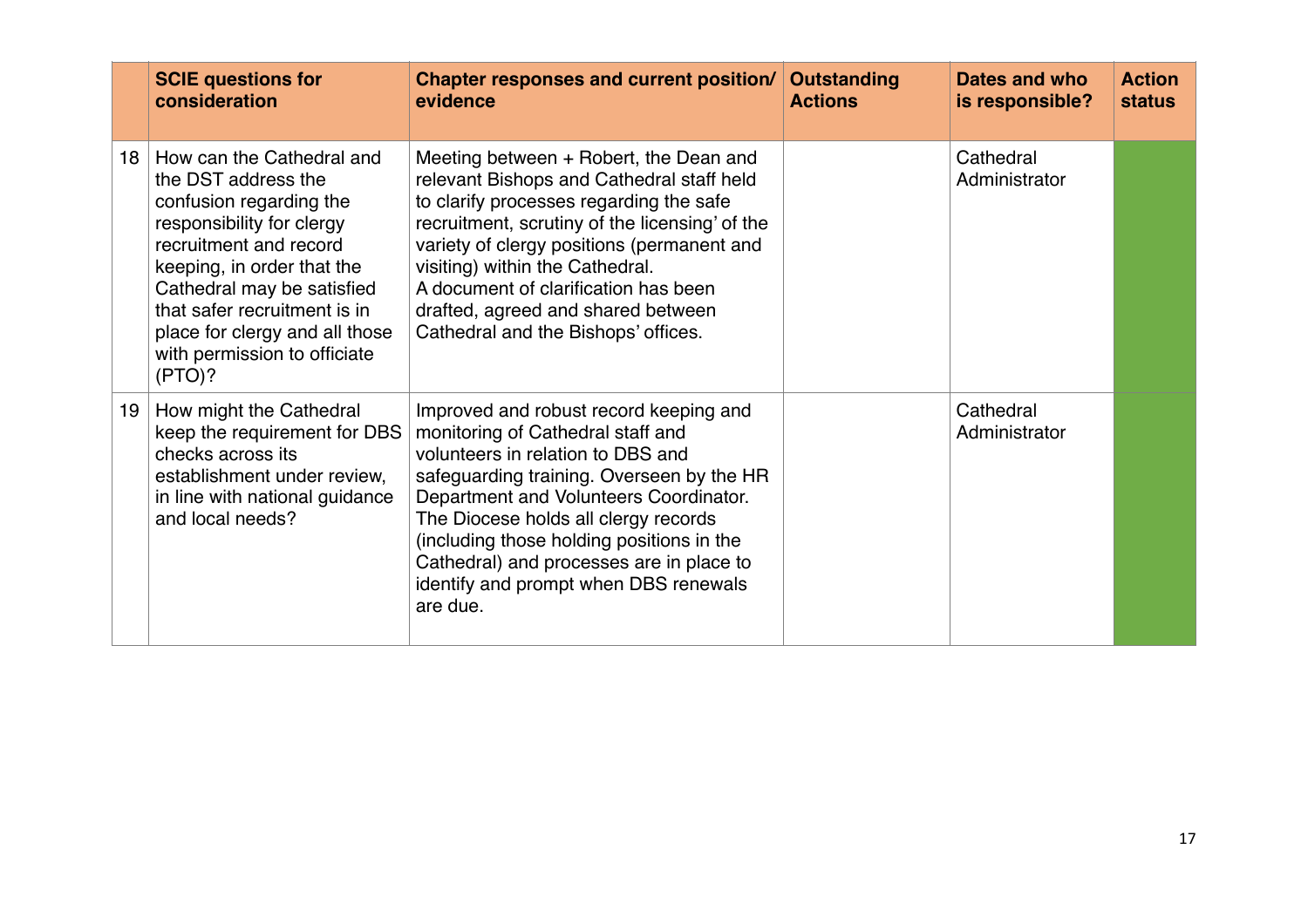|    | <b>SCIE questions for</b><br>consideration                                                                                                                                                                                                                                                                              | <b>Chapter responses and current position/</b><br>evidence                                                                                                                                                                                                                                                                                                                                                                                                                                                                                                                                                                      | <b>Outstanding</b><br><b>Actions</b>                               | Dates and who<br>is responsible? | <b>Action</b><br><b>status</b> |
|----|-------------------------------------------------------------------------------------------------------------------------------------------------------------------------------------------------------------------------------------------------------------------------------------------------------------------------|---------------------------------------------------------------------------------------------------------------------------------------------------------------------------------------------------------------------------------------------------------------------------------------------------------------------------------------------------------------------------------------------------------------------------------------------------------------------------------------------------------------------------------------------------------------------------------------------------------------------------------|--------------------------------------------------------------------|----------------------------------|--------------------------------|
| 20 | What mechanism could be<br>put into place that will help<br>the Cathedral's leadership be<br>assured that there is 100per<br>cent compliance with safer<br>recruitment standards and<br>procedures?                                                                                                                     | A specific responsibility of the CSMP is to<br>monitor safer recruitment practices and<br>compliance. On a day-to-day management<br>of staff and volunteer appointments<br>(including clergy volunteers) the operational<br>responsibility rests with the Cathedral<br>Administrator. Safer recruitment of clergy<br>rests with the Bishop of Exeter's office                                                                                                                                                                                                                                                                   |                                                                    | Cathedral<br>Administrator       |                                |
|    | Policy, practice and guidance (Page 26)                                                                                                                                                                                                                                                                                 |                                                                                                                                                                                                                                                                                                                                                                                                                                                                                                                                                                                                                                 |                                                                    |                                  |                                |
| 21 | How might the Cathedral<br>simplify its approach to policy<br>development, for example, by<br>distinguishing between<br>overarching policies and<br>designated lesser 'policies' as<br>procedures or practice<br>guidance, and maintain<br>systematic oversight of their<br>effectiveness and relevance<br>in practice? | The cathedral has adopted a Safeguarding<br>Policy that provides an 'over-arching'<br>statement of commitment.<br>Each department has its own set of<br>procedures and policies which will adhere<br>to and recognise the overarching Cathedral<br>policy but will detail 'how it works' in<br>practice. e.g. Bell Tower, liturgy and<br>worship, Education, children (Cloister Club)<br>etc<br>A record of all such policies will be retained<br>and a schedule of policy to be monitored by<br>the CSMP to ensure timely reviews of such<br>policies and practice documents. The policy<br>will include sub-sections such as. | Create schedule<br>of policy and<br>guidance for<br>annual review. | <b>CSL/CSA</b>                   |                                |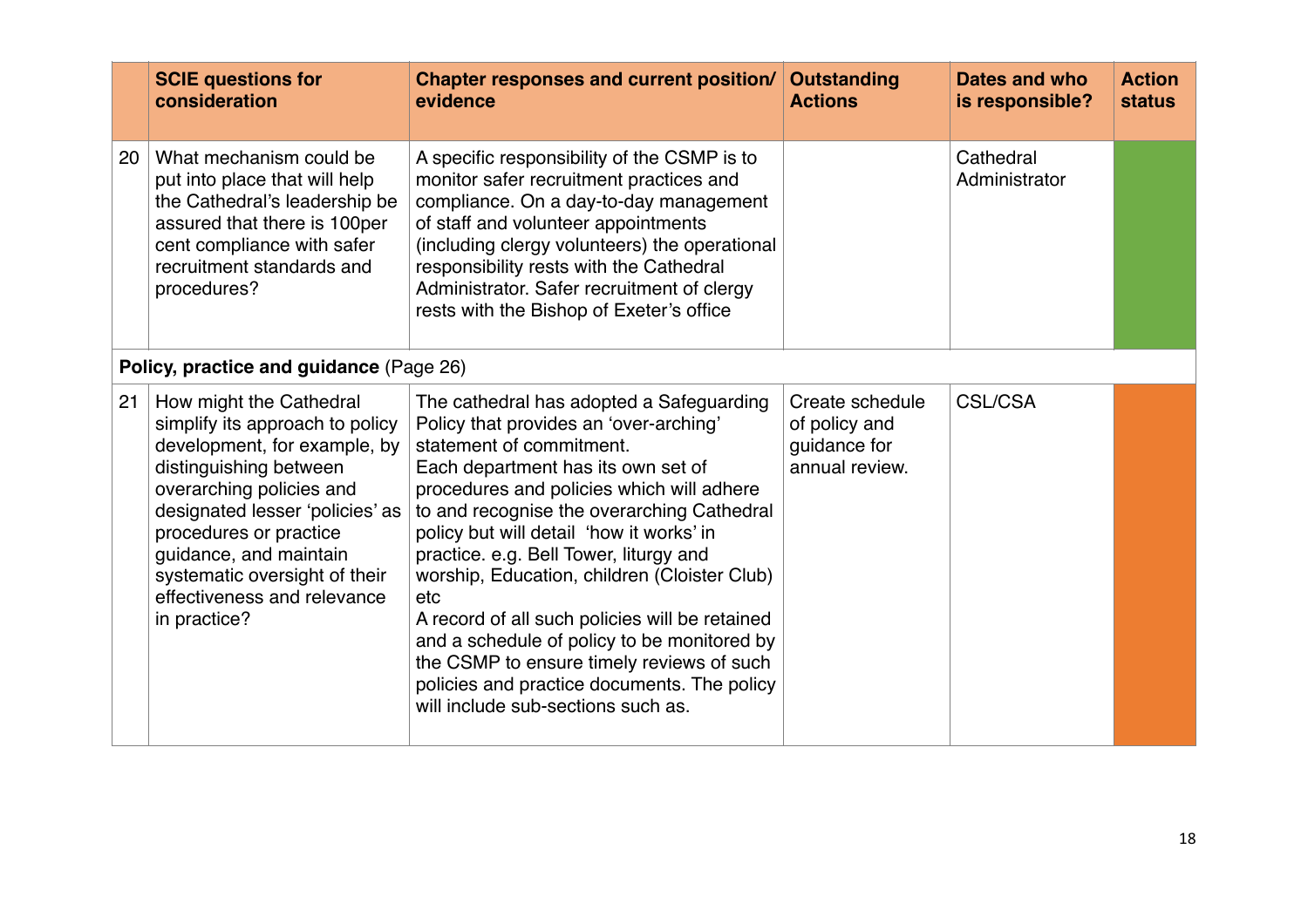|    | <b>SCIE questions for</b><br>consideration                                                                                                                                                                                                                                                                     | Chapter responses and current position/<br>evidence                                                                                                                                                                                                                                                                                                                               | <b>Outstanding</b><br><b>Actions</b>                                                         | Dates and who<br>is responsible? | <b>Action</b><br><b>status</b> |
|----|----------------------------------------------------------------------------------------------------------------------------------------------------------------------------------------------------------------------------------------------------------------------------------------------------------------|-----------------------------------------------------------------------------------------------------------------------------------------------------------------------------------------------------------------------------------------------------------------------------------------------------------------------------------------------------------------------------------|----------------------------------------------------------------------------------------------|----------------------------------|--------------------------------|
| 22 | How can the Cathedral take<br>forward the work of creating a<br>simple structure or depository<br>of Cathedral safeguarding<br>documents, which allows a<br>single and straightforward<br>point of access for all who<br>need to use these, supported<br>by simplified key messages<br>about 'what to do if'.? | All cathedral safeguarding documents and<br>files are deposited with the DST.<br>A 'library' of relevant Departmental<br>procedure documents should be accessible<br>through the website.                                                                                                                                                                                         | Creation of a<br>Cathedral<br>Safeguarding<br>Handbook that is<br>concise and<br>accessible. | <b>CSL/CSA</b>                   |                                |
|    | 23   What is the potential role of<br>the CSMP in overseeing the<br>process of streamlining key<br>policies and procedures,<br>maintaining consistency,<br>reviewing regularly, and<br>monitoring awareness and<br>use?                                                                                        | The CSMP is key in monitoring and<br>keeping under review policies and<br>procedures and for advising Chapter on<br>safeguarding matters. All department<br>polices will be collated and reviewed for<br>their safeguarding input and relevance.<br>Key policies will be listed and a schedule of<br>policy reviews adopted to ensure timely<br>review of all necessary policies. |                                                                                              | <b>CSL</b>                       |                                |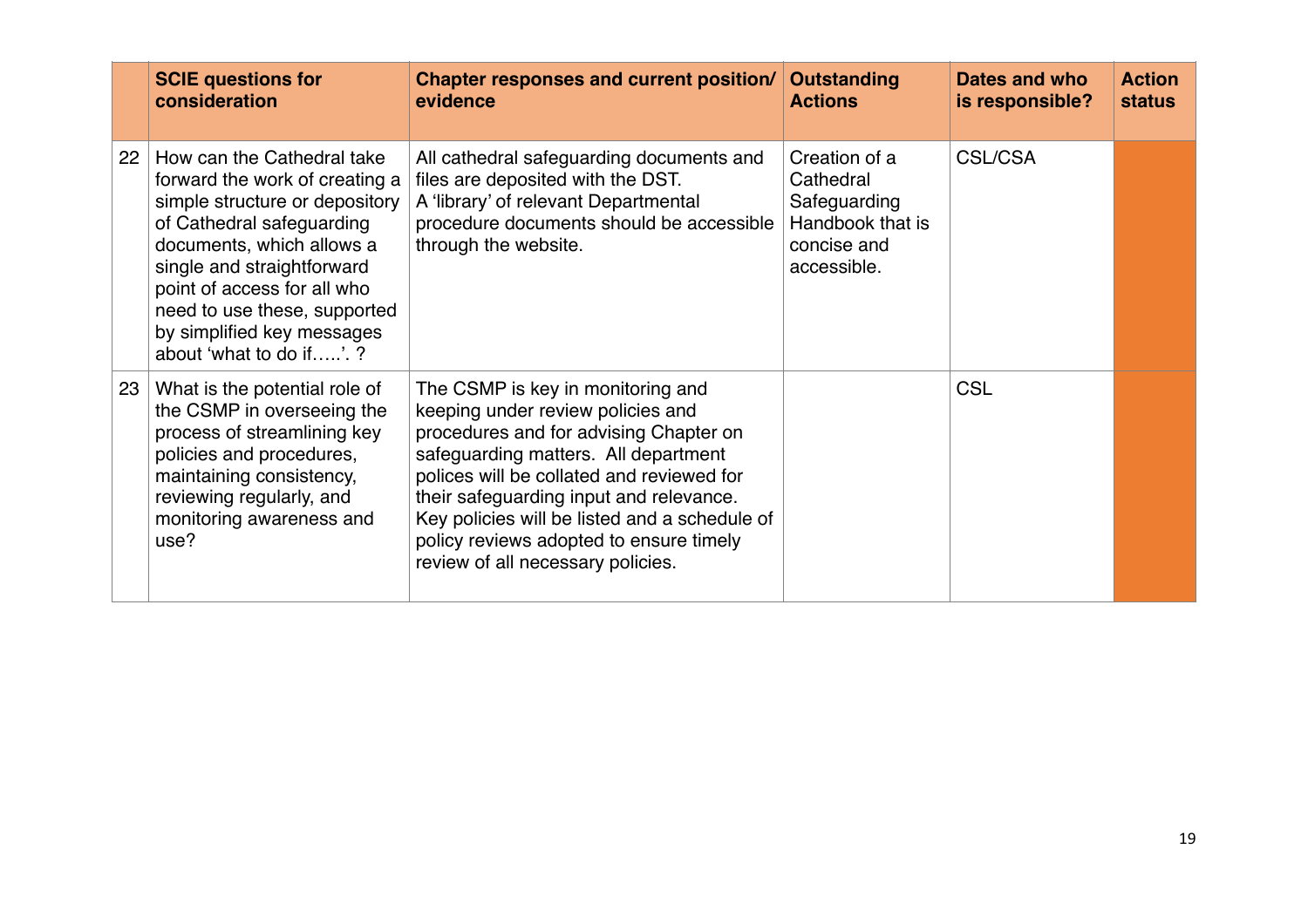|    | <b>SCIE questions for</b>                                                                                                                                                  | Chapter responses and current position/                                                                                                                                                                                                                                                                                                                                                                                                                                                                                                                                                                                | <b>Outstanding</b>                                                                                                                                     | Dates and who   | <b>Action</b> |
|----|----------------------------------------------------------------------------------------------------------------------------------------------------------------------------|------------------------------------------------------------------------------------------------------------------------------------------------------------------------------------------------------------------------------------------------------------------------------------------------------------------------------------------------------------------------------------------------------------------------------------------------------------------------------------------------------------------------------------------------------------------------------------------------------------------------|--------------------------------------------------------------------------------------------------------------------------------------------------------|-----------------|---------------|
|    | consideration                                                                                                                                                              | evidence                                                                                                                                                                                                                                                                                                                                                                                                                                                                                                                                                                                                               | <b>Actions</b>                                                                                                                                         | is responsible? | <b>status</b> |
| 24 | How can the Cathedral<br>address the need for a<br>simplified message about<br>reporting routes for concerns,<br>which makes sense for staff<br>volunteers and the public? | 'Cathedral Safeguarding Champions' will<br>replace the current system of 'Cathedral<br>Safeguarding Representatives'. The<br>'Champions' will be drawn from the various<br>organisations/constituencies and areas of<br>cathedral life and work. The Cathedral<br>Chapter Members are tasked with a<br>specific responsibility for safeguarding in<br>respect of issues that may be raised by the<br>cathedral congregation. Details will be<br>published on the Cathedral website, in<br>Cathedral News and the weekly notice<br>sheet and clear simplified posters situated<br>around the Cathedral and departments. | Adoption of<br>'Safeguarding<br>Champion' role<br>profile.<br>Identification of<br>Department<br>Champions.<br>Revision of<br>safeguarding<br>posters. |                 |               |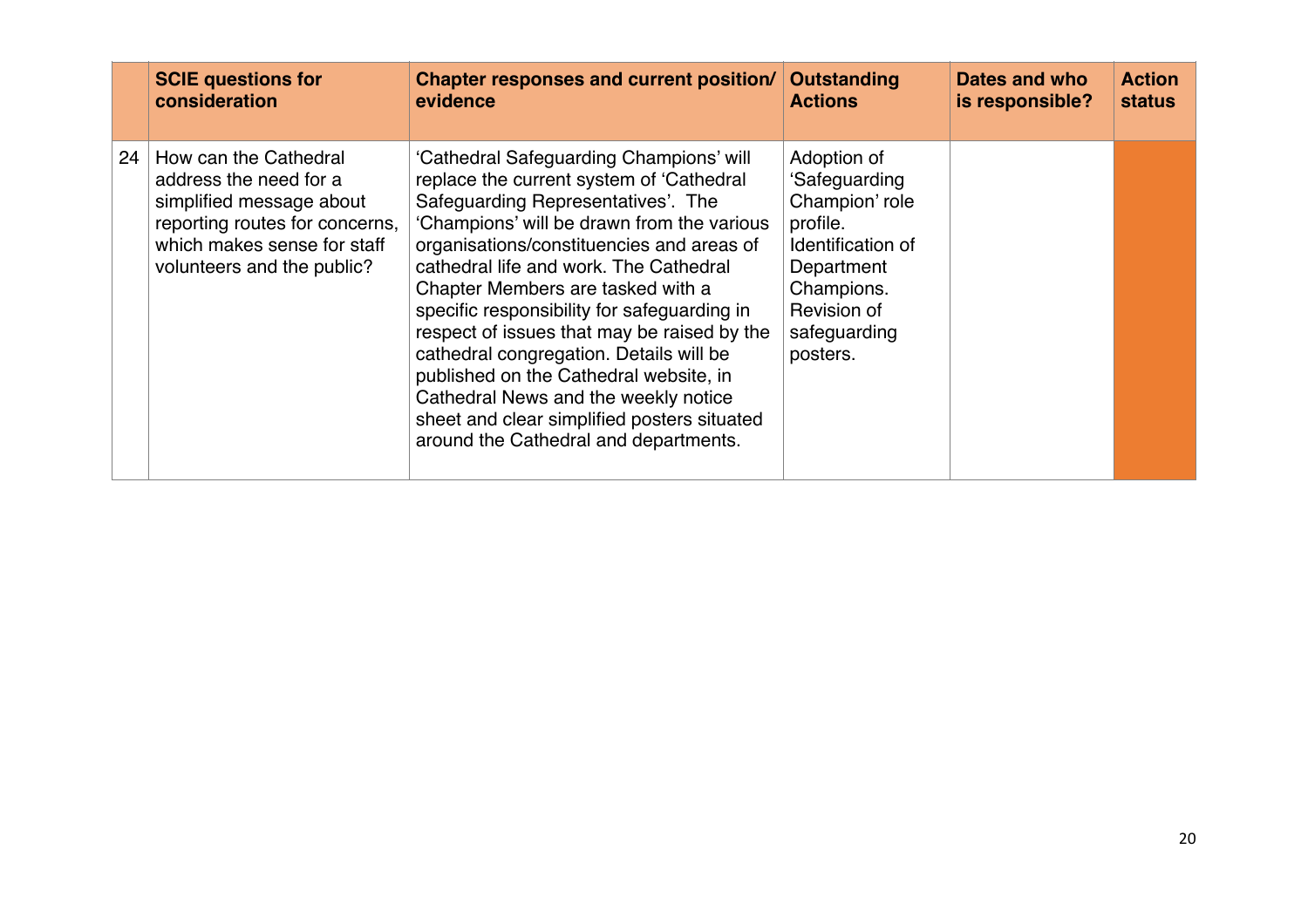| <b>SCIE questions for</b>                                                                                                                                                                                        | Chapter responses and current position/                                                                                                                                                                                                                                                                                                                                                                                                                                                                                                                                                                                                                                                                                                                                                                                    | Outstanding    | Dates and who   | <b>Action</b> |
|------------------------------------------------------------------------------------------------------------------------------------------------------------------------------------------------------------------|----------------------------------------------------------------------------------------------------------------------------------------------------------------------------------------------------------------------------------------------------------------------------------------------------------------------------------------------------------------------------------------------------------------------------------------------------------------------------------------------------------------------------------------------------------------------------------------------------------------------------------------------------------------------------------------------------------------------------------------------------------------------------------------------------------------------------|----------------|-----------------|---------------|
| consideration                                                                                                                                                                                                    | evidence                                                                                                                                                                                                                                                                                                                                                                                                                                                                                                                                                                                                                                                                                                                                                                                                                   | <b>Actions</b> | is responsible? | <b>status</b> |
| How might the Cathedral<br>25<br>ensure that the current<br>approach to directing<br>everyone to the safeguarding<br>pages on the diocesan<br>website is working as<br>intended from a Cathedral<br>perspective? | Safeguarding at Exeter Cathedral is<br>accessed through a 'click box' permanently<br>situated on the front page of the Cathedral<br>website. The wider provision for<br>safeguarding information and training<br>available from the Diocesan Safeguarding<br>team is navigated from the cathedral<br>safeguarding pages.<br>We will develop a section within the<br>Cathedral webpage that refers specifically<br>to 'practice and procedure' in the<br>Cathedral. The generic guidance around<br>safeguarding provided by the NST can be<br>accessed through a link. (see 9.2 above)<br>We are keen to present a seamless<br>safeguarding service and provision, and<br>avoid duplication, between the Diocese,<br>Cathedral and wider Church of England,<br>which is demonstrated through shared and<br>linked webpages. |                | <b>CSA/CSL</b>  |               |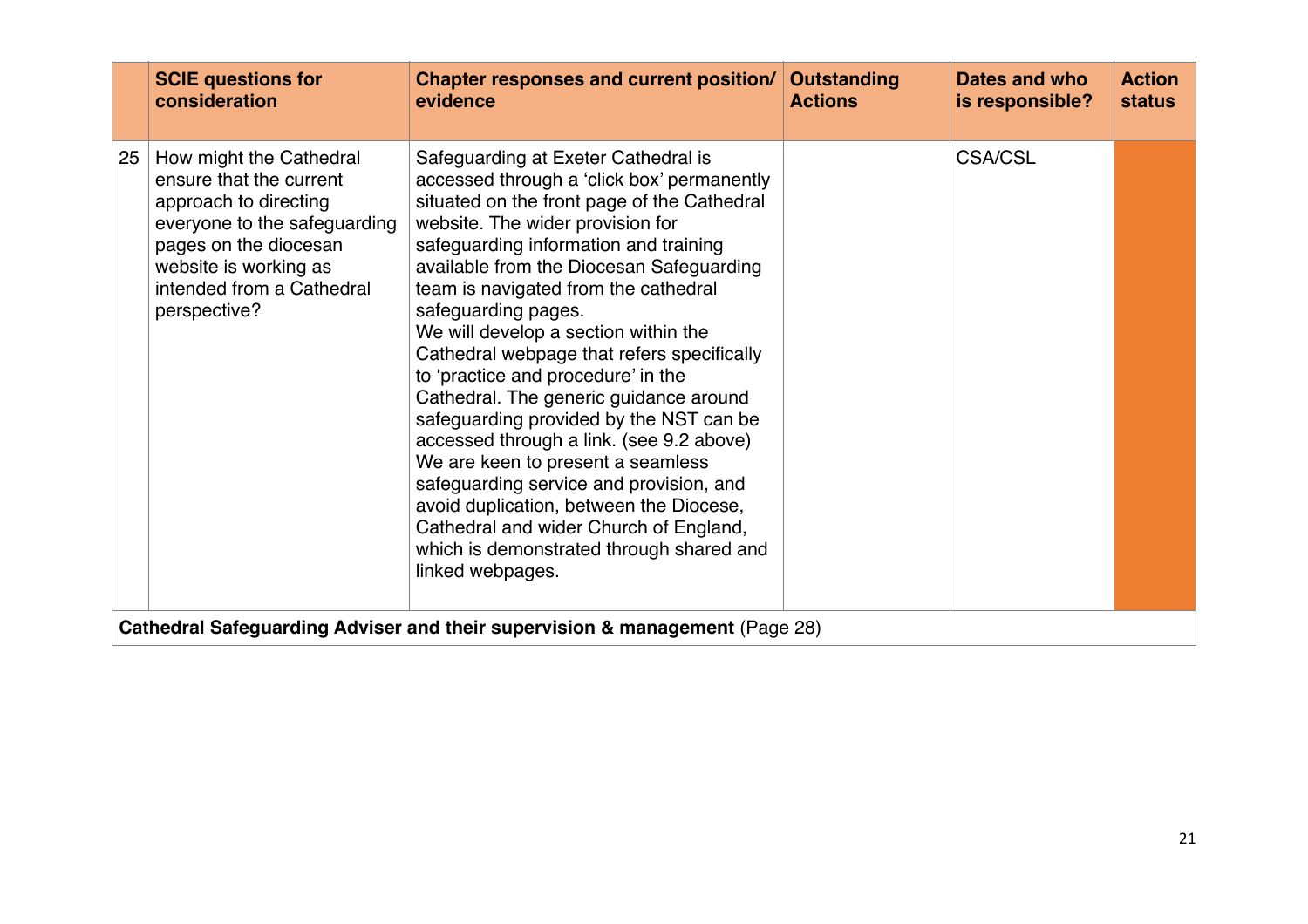|    | <b>SCIE questions for</b>                                                                                                                                                                                                                                                                               | Chapter responses and current position/                                                                                                                                                                                                                                                                                                                                                                                                                                                                                                                                                                                                                                                                                                                                                                                                                                                                                                                                     | <b>Outstanding</b> | Dates and who   | <b>Action</b> |
|----|---------------------------------------------------------------------------------------------------------------------------------------------------------------------------------------------------------------------------------------------------------------------------------------------------------|-----------------------------------------------------------------------------------------------------------------------------------------------------------------------------------------------------------------------------------------------------------------------------------------------------------------------------------------------------------------------------------------------------------------------------------------------------------------------------------------------------------------------------------------------------------------------------------------------------------------------------------------------------------------------------------------------------------------------------------------------------------------------------------------------------------------------------------------------------------------------------------------------------------------------------------------------------------------------------|--------------------|-----------------|---------------|
|    | consideration                                                                                                                                                                                                                                                                                           | evidence                                                                                                                                                                                                                                                                                                                                                                                                                                                                                                                                                                                                                                                                                                                                                                                                                                                                                                                                                                    | <b>Actions</b>     | is responsible? | <b>status</b> |
| 26 | What mechanisms might the<br>Dean and Chapter put in<br>place in order to be assured<br>that they have knowledgeable<br>external advice and challenge<br>(e.g. through DSAP) and that<br>the SLA with the Diocese is<br>meeting the needs of the<br>Cathedral and of vulnerable<br>children and adults? | The SLA is reviewed annually. The CSMP<br>has independent representation form the<br>Statutpory Sector and lay members with<br>professional qualifications and experience<br>whos role it is within the CSMP to question<br>and challenge. The overarching Diocesan<br>Safeagurdign Advisory Panel, with<br>representation from the Cathedral, will<br>receive reports on safeguarding and<br>Cathedral data will be included in reporting<br>and QA processes.<br>Regular reports are made to Chapter and<br>an annual report will be prepared and<br>submitted for Chapter.<br>The DSA/CSA has quarterly professional<br>supervision, arrangements for reporting of<br>which can be ammended to include<br>Cathedral.<br>An option is being considered to undertake<br>an audit to seek feedback on indiviudals'<br>experience of accessing and service<br>received form the Safeguarding team.<br>The DSA meets monthly with the Chapter<br>Canon Lead for Safeguarding. |                    | <b>CSL</b>      |               |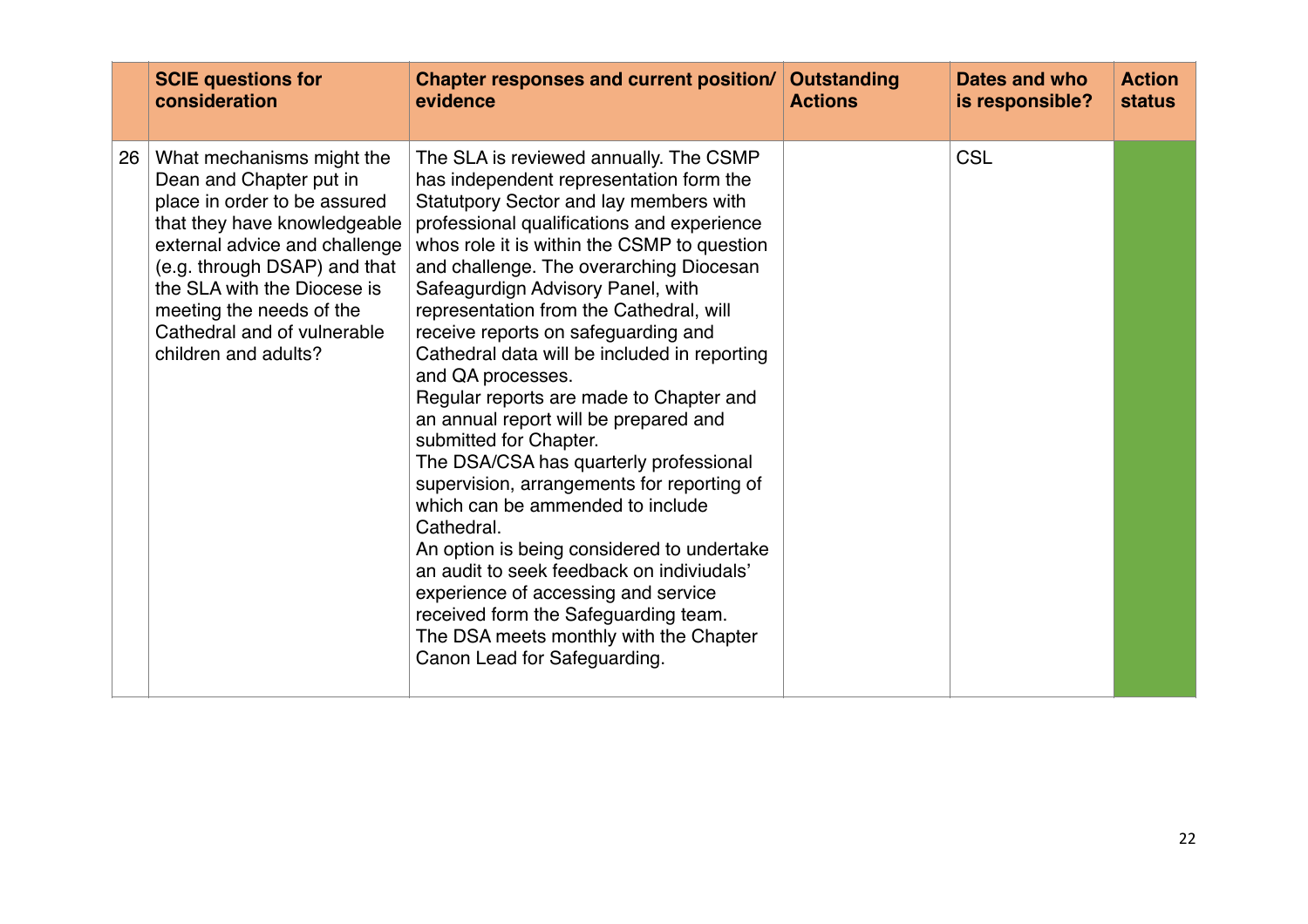|    | <b>SCIE questions for</b><br>consideration                                                                                                                                                                                                                                                                | <b>Chapter responses and current position/</b><br>evidence                                                                                                                                                                                                                                                                                                                                                                                                                                                                                                                                                                                                                                                                                                                                                                                                                                                                                                                                                                                                                | <b>Outstanding</b><br><b>Actions</b> | <b>Dates and who</b><br>is responsible? | <b>Action</b><br><b>status</b> |  |  |
|----|-----------------------------------------------------------------------------------------------------------------------------------------------------------------------------------------------------------------------------------------------------------------------------------------------------------|---------------------------------------------------------------------------------------------------------------------------------------------------------------------------------------------------------------------------------------------------------------------------------------------------------------------------------------------------------------------------------------------------------------------------------------------------------------------------------------------------------------------------------------------------------------------------------------------------------------------------------------------------------------------------------------------------------------------------------------------------------------------------------------------------------------------------------------------------------------------------------------------------------------------------------------------------------------------------------------------------------------------------------------------------------------------------|--------------------------------------|-----------------------------------------|--------------------------------|--|--|
| 27 | What action might the Dean<br>and Chapter need to take in<br>order to address the gender<br>imbalance within the<br>Cathedral's safeguarding<br>team? Should the Cathedral<br>develop the relationship with<br>the Diocese by taking part in<br>the recruitment of the CSA/<br>DSA and safeguarding team? | An 'all male team' has not been by design.<br>At recruitment appointments were made on<br>merit from a pool of applicants of both<br>genders. The recruitment panels were of<br>balanced mixed gender and included<br>Bishop Sarah, and chaired by the female<br>Head of HR.<br>We are however very aware of gender<br>sensitive issues and recognise this may be<br>a barrier for some and for that reason have<br>taken steps to ensure that there are options<br>for victims and survivors and have a<br>service level agreement with First Light<br>(independent specialist sexual violence and<br>domestic abuse service) that enable a<br>seamless pathway to specialist support.<br>We also link with female colleagues in<br>other Diocese to provide that offer where<br>that may be appropriate.<br>Across the Cathedral 'team', both genders<br>are represented at every level including<br>Chapter members, identified Departmental<br>Safeguarding Champions, female Choir<br>Chaperone and professionally experienced<br>and qualified members of the CSMP. |                                      |                                         |                                |  |  |
|    | Recording systems and IT solutions (Page 29)                                                                                                                                                                                                                                                              |                                                                                                                                                                                                                                                                                                                                                                                                                                                                                                                                                                                                                                                                                                                                                                                                                                                                                                                                                                                                                                                                           |                                      |                                         |                                |  |  |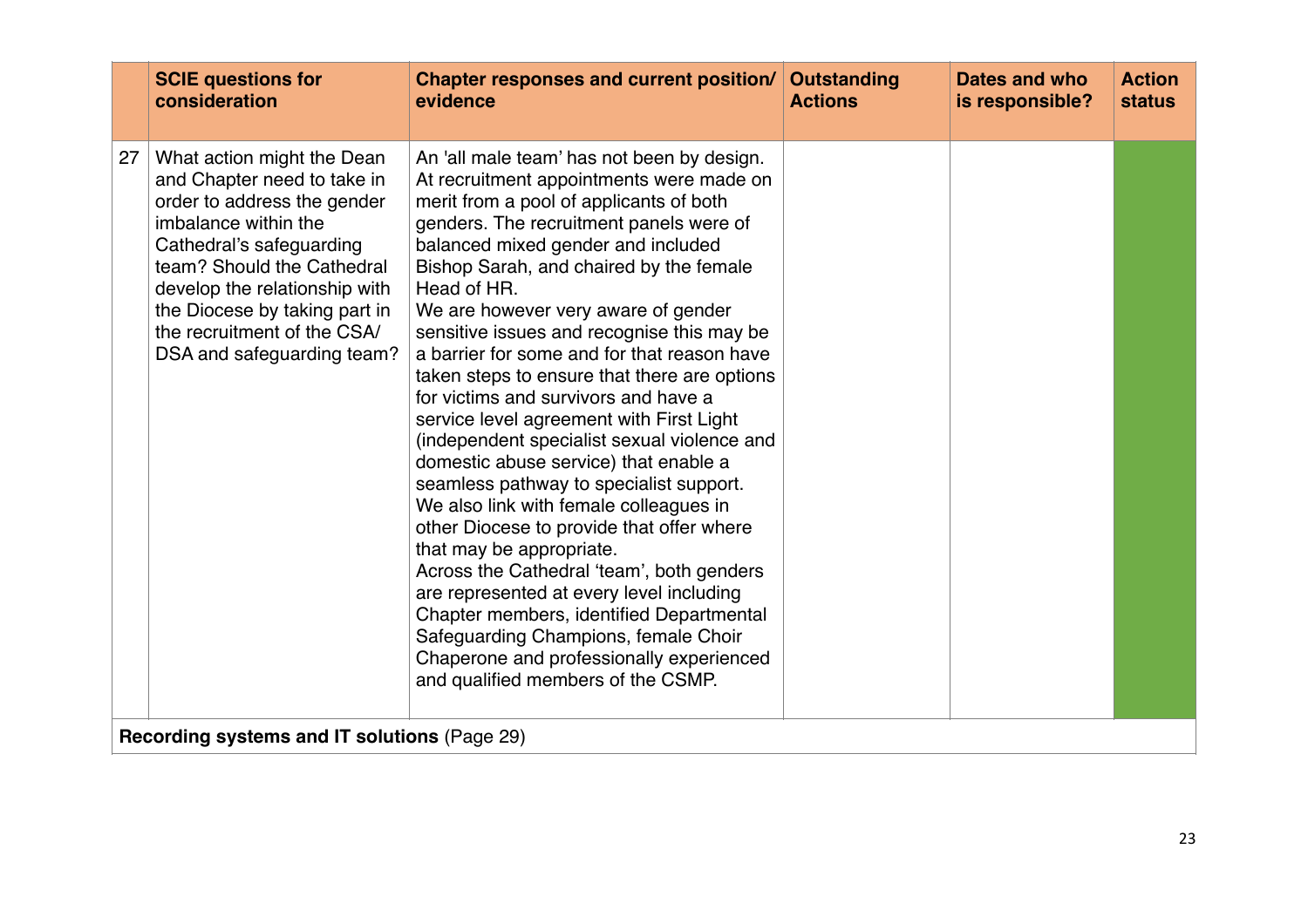|    | <b>SCIE questions for</b><br>consideration                                                                                                                                                                                | Chapter responses and current position/<br>evidence                                                                                                                                                                                                                                                                                                                                                                                                                                                                                                                                                                                                                                                                                                                                                                                           | <b>Outstanding</b><br><b>Actions</b> | Dates and who<br>is responsible? | <b>Action</b><br><b>status</b> |  |  |  |
|----|---------------------------------------------------------------------------------------------------------------------------------------------------------------------------------------------------------------------------|-----------------------------------------------------------------------------------------------------------------------------------------------------------------------------------------------------------------------------------------------------------------------------------------------------------------------------------------------------------------------------------------------------------------------------------------------------------------------------------------------------------------------------------------------------------------------------------------------------------------------------------------------------------------------------------------------------------------------------------------------------------------------------------------------------------------------------------------------|--------------------------------------|----------------------------------|--------------------------------|--|--|--|
| 28 | How can the forthcoming<br>adoption of the Donor<br>Strategy software be used to<br>align record keeping between<br>the Cathedral and Diocese to<br>ensure that recruitment and<br>training records are<br>comprehensive? | All casework documentation and records,<br>including those relating to Cathedral staff<br>and volunteers, are held by the Cathedral<br>Safeguarding Advisor/Team on secure IT<br>and hardcopy storage when necessary.<br>On a case-by-case basis, the relevant<br>department retains records securely.<br>Avoidance of duplication and unnecessary<br>copies of records is the accepted as the<br>overarching principle in relation to storage<br>and retention of safeguarding<br>documentation.<br>The Donor software provides functionality<br>that does not interface with the Diocese.<br>The Chapter accept this and do not<br>consider this necessary for the purposes<br>intended as it relates primarily to Cathedral<br>Staff.<br>There is a process for record keeping<br>relating that includes Cathedral and<br>Diocesan clergy. |                                      | Cathedral<br>Administrator       |                                |  |  |  |
|    | <b>Quality assurance (Page 31)</b>                                                                                                                                                                                        |                                                                                                                                                                                                                                                                                                                                                                                                                                                                                                                                                                                                                                                                                                                                                                                                                                               |                                      |                                  |                                |  |  |  |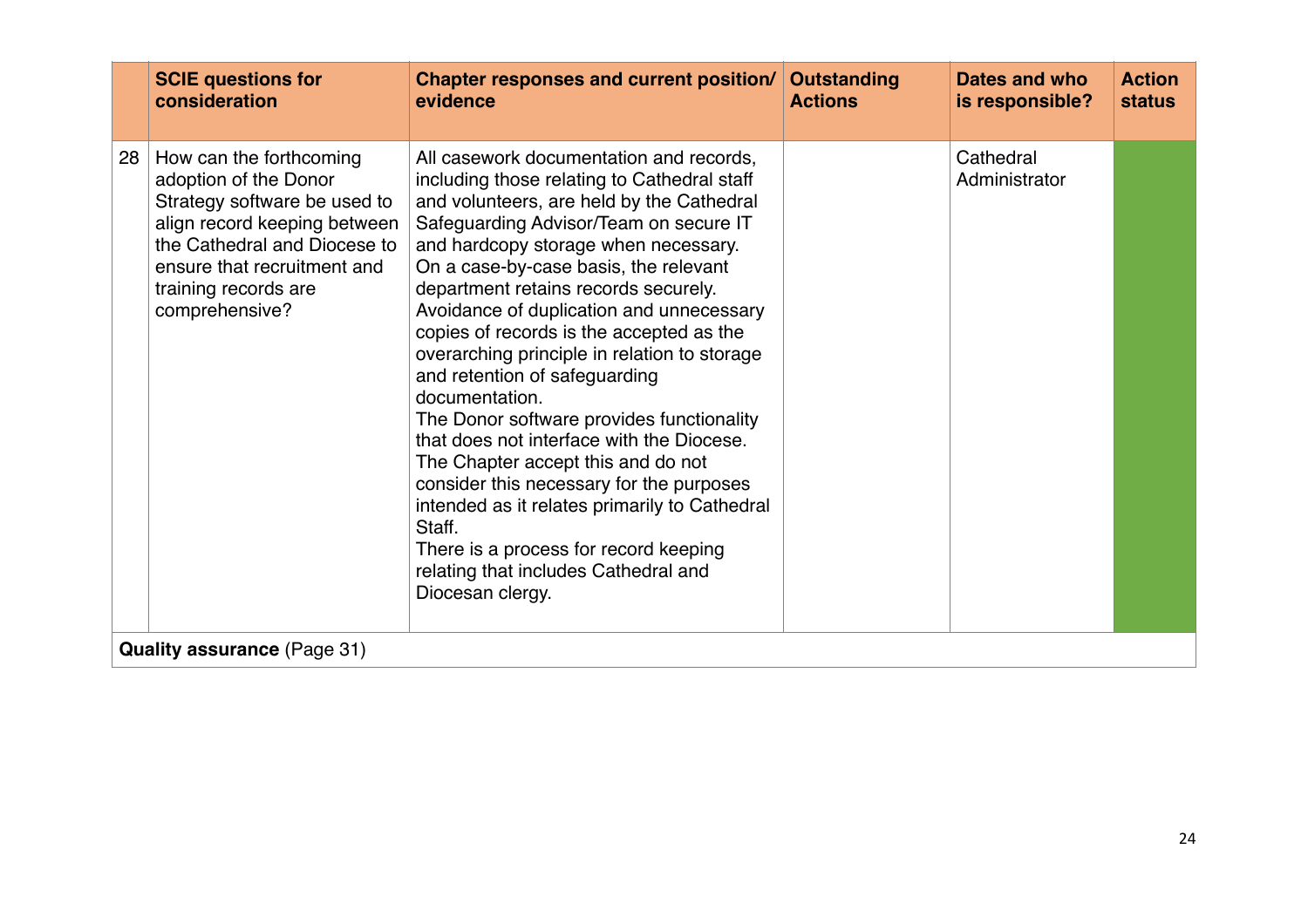|    | <b>SCIE questions for</b><br>consideration                                                                                                                                                                                                                                                                                                                                          | <b>Chapter responses and current position/</b><br>evidence                                                                                                                                                                                                                                                                                                                                                                                                                                                                                                                                                                                                                                                                                                                                                                                                                                           | <b>Outstanding</b><br><b>Actions</b>                                                          | <b>Dates and who</b><br>is responsible? | <b>Action</b><br><b>status</b> |
|----|-------------------------------------------------------------------------------------------------------------------------------------------------------------------------------------------------------------------------------------------------------------------------------------------------------------------------------------------------------------------------------------|------------------------------------------------------------------------------------------------------------------------------------------------------------------------------------------------------------------------------------------------------------------------------------------------------------------------------------------------------------------------------------------------------------------------------------------------------------------------------------------------------------------------------------------------------------------------------------------------------------------------------------------------------------------------------------------------------------------------------------------------------------------------------------------------------------------------------------------------------------------------------------------------------|-----------------------------------------------------------------------------------------------|-----------------------------------------|--------------------------------|
| 29 | What quality assurance<br>mechanisms $-$ e.g. self-audit;<br>routine benchmarking against<br>other cathedrals; lessons<br>learnt from other cathedrals:<br>survivor feedback; staff<br>feedback; learning cycles<br>from casework, independent<br>feedback from outwith the<br>Cathedral and Diocese - can<br>the Cathedral use to monitor<br>and develop safeguarding<br>practice? | The CSMP has representation from the<br>statutory sector who are invited to provide<br>challenge and questioning. A number of<br>options for consideration have been put<br>forward to develop a framework for QA<br>which are being considered and will be<br>presented to the CSMP in due course.<br>The Diocesan QA framework routinely<br>provides reports to DSAP that includes<br>data pertaining to the Cathedral. Work is<br>being done to extract the Cathedral specific<br>data and scope the data available through<br>Cathedral records (training, DBS,<br>recruitment, incident reports) to support his<br>QA famework.<br>The CSA and CSL attend the meetings of<br>and are linked with the developing network<br>of Cathedral Safeguarding advisors and<br>leads. This enables the sharing of best<br>practice and lessons learnt form case work<br>and the National Audit programme. | Development of<br>integrated<br>Cathedral/<br>Diocesan<br>safeguarding QA<br>and data report. |                                         |                                |
| 30 | How can these different<br>mechanisms be brought<br>together into an<br>organisational learning<br>framework?                                                                                                                                                                                                                                                                       | CSMP will have oversight of the QA options<br>and will report these to Chapter. Reports<br>will be shared with the DSAP.                                                                                                                                                                                                                                                                                                                                                                                                                                                                                                                                                                                                                                                                                                                                                                             |                                                                                               |                                         |                                |
|    | <b>Complaints about the safeguarding service (Page 32)</b>                                                                                                                                                                                                                                                                                                                          |                                                                                                                                                                                                                                                                                                                                                                                                                                                                                                                                                                                                                                                                                                                                                                                                                                                                                                      |                                                                                               |                                         |                                |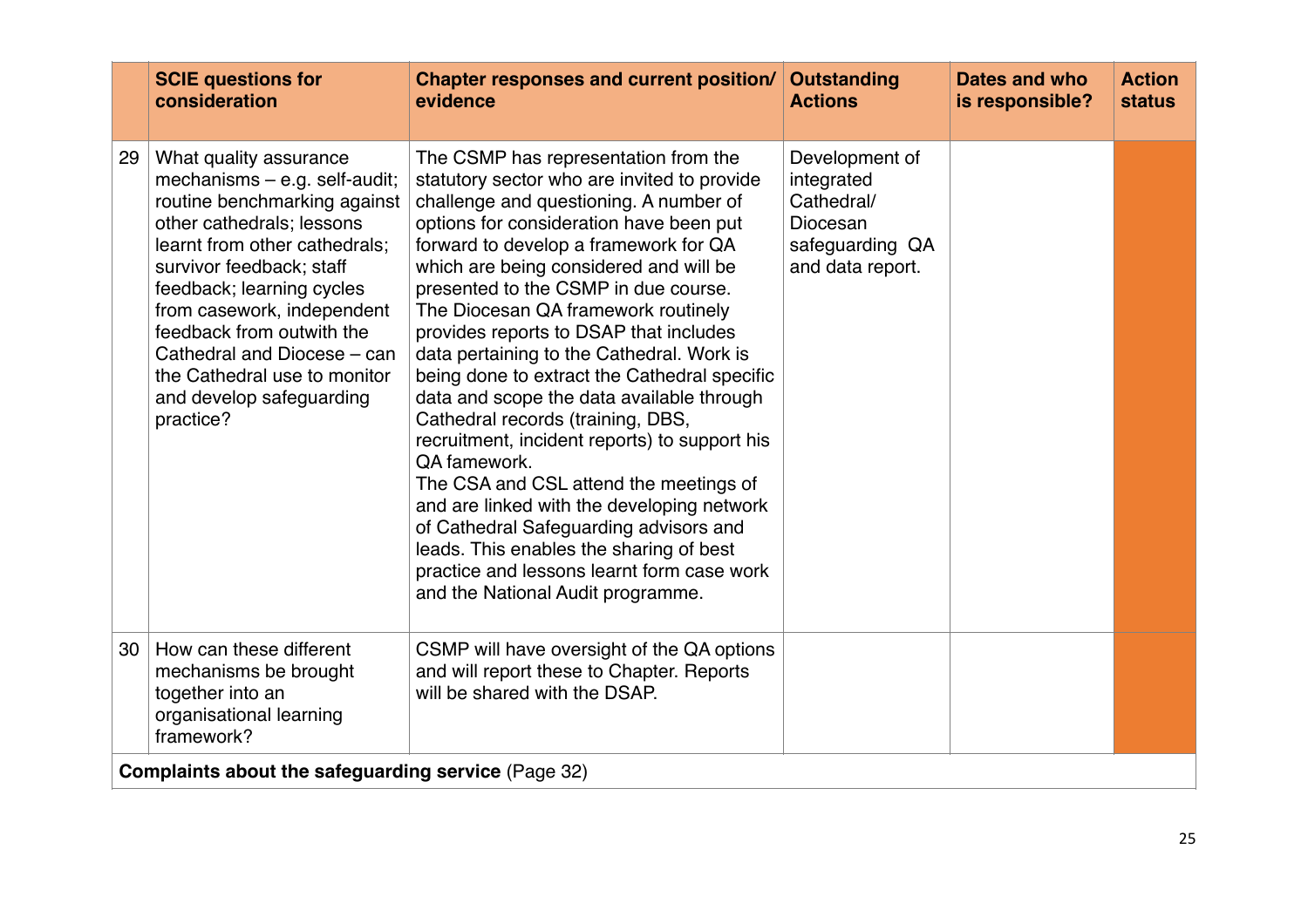|                 | <b>SCIE questions for</b><br>consideration                                                                                                                                                                                       | <b>Chapter responses and current position/</b><br>evidence                                                                                                                                          | <b>Outstanding</b><br><b>Actions</b>                                                           | Dates and who<br>is responsible? | <b>Action</b><br><b>status</b> |
|-----------------|----------------------------------------------------------------------------------------------------------------------------------------------------------------------------------------------------------------------------------|-----------------------------------------------------------------------------------------------------------------------------------------------------------------------------------------------------|------------------------------------------------------------------------------------------------|----------------------------------|--------------------------------|
| 31              | How might the complaints<br>section of the Cathedral<br>website be linked to the<br>relevant section of the<br>diocesan website?                                                                                                 | The Complaints Policy makes no reference<br>to safeguarding and there may be scope to<br>include a short section to refer to processes<br>if the matter being complained of is of such<br>a nature. | Review of<br>complaints policy<br>with reference to<br>safeguarding<br>specific<br>complaints. | <b>CSL/HR Officer</b>            |                                |
|                 | <b>Whistleblowing (Page 33)</b>                                                                                                                                                                                                  |                                                                                                                                                                                                     |                                                                                                |                                  |                                |
| 32              | How may the Dean and<br>Chapter be assured that staff,<br>volunteers and relevant<br>others know how to and are<br>confident to use the public<br>interest disclosure policy to<br>raise safeguarding concerns?                  |                                                                                                                                                                                                     |                                                                                                | <b>HR Officer</b>                |                                |
| 33 <sup>°</sup> | How might the Dean and<br>Chapter maintain an overview<br>of complaints, compliments<br>and concerns in relation to<br>Cathedral overall and<br>safeguarding in particular,<br>and use the information to<br>inform improvement? |                                                                                                                                                                                                     |                                                                                                | <b>CSL/HR Officer</b>            |                                |
|                 | <b>Cathedral Safeguarding Advisory Panel (Page 34)</b>                                                                                                                                                                           |                                                                                                                                                                                                     |                                                                                                |                                  |                                |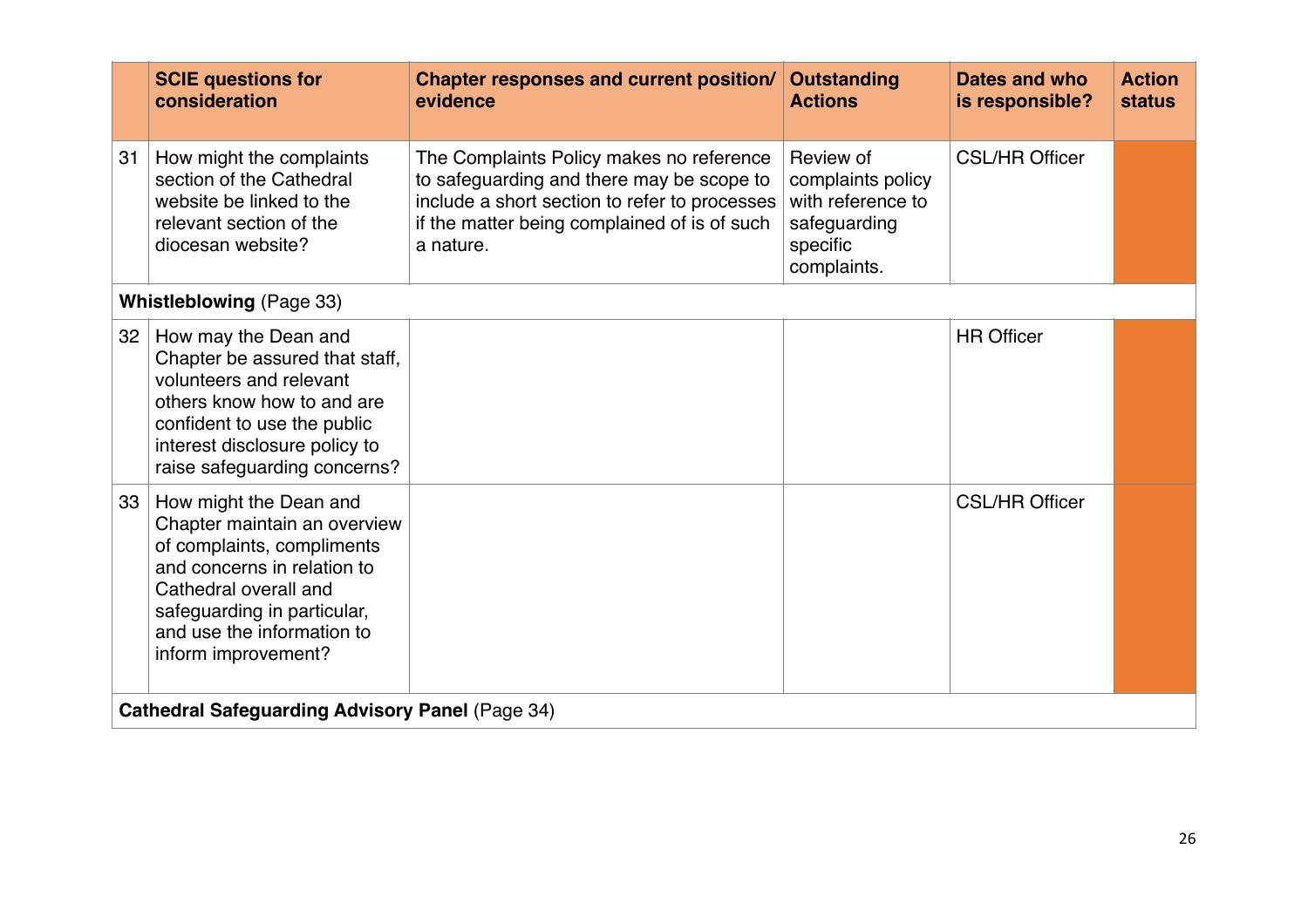|    | <b>SCIE questions for</b><br>consideration                                                                                                                                                                                                                                                                                                       | Chapter responses and current position/<br>evidence                                                                                                                                                                                                                                                                                     | <b>Outstanding</b><br><b>Actions</b> | Dates and who<br>is responsible? | <b>Action</b><br><b>status</b> |
|----|--------------------------------------------------------------------------------------------------------------------------------------------------------------------------------------------------------------------------------------------------------------------------------------------------------------------------------------------------|-----------------------------------------------------------------------------------------------------------------------------------------------------------------------------------------------------------------------------------------------------------------------------------------------------------------------------------------|--------------------------------------|----------------------------------|--------------------------------|
| 34 | How might the Dean and<br>Chapter strengthen the<br>Cathedral's governance<br>arrangements in respect of<br>safeguarding; ensure that the<br>respective roles and<br>responsibilities of the Diocese<br>and the Cathedral are clear;<br>and that DSAP and CMSP<br>are both complementary in<br>their functions and effective in<br>their impact? | Cathedral is represented at DSAP by the<br>CSL.<br>Agreement that CSMP would report to<br>DSAP and a routine interface between the<br>chair of the DSAP and the Dean.<br>Information pertaining to the Cathedral will<br>be extracted and included in the QA<br>reporting process to the CSMP and<br>Chapter, and shared with the DSAP. |                                      | <b>CSL</b>                       |                                |
| 35 | How may the review of the<br>SLA with the Diocese be<br>used as an opportunity to<br>ensure the needs of the<br>Cathedral are met in the<br>longer-term? This could<br>include an expectation of a<br>strengthened QA role for<br>DSAP, and annual<br>safeguarding reports from<br>DSAP to Chapter order to<br>promote accountability.           | As above.                                                                                                                                                                                                                                                                                                                               |                                      | <b>CSL</b>                       |                                |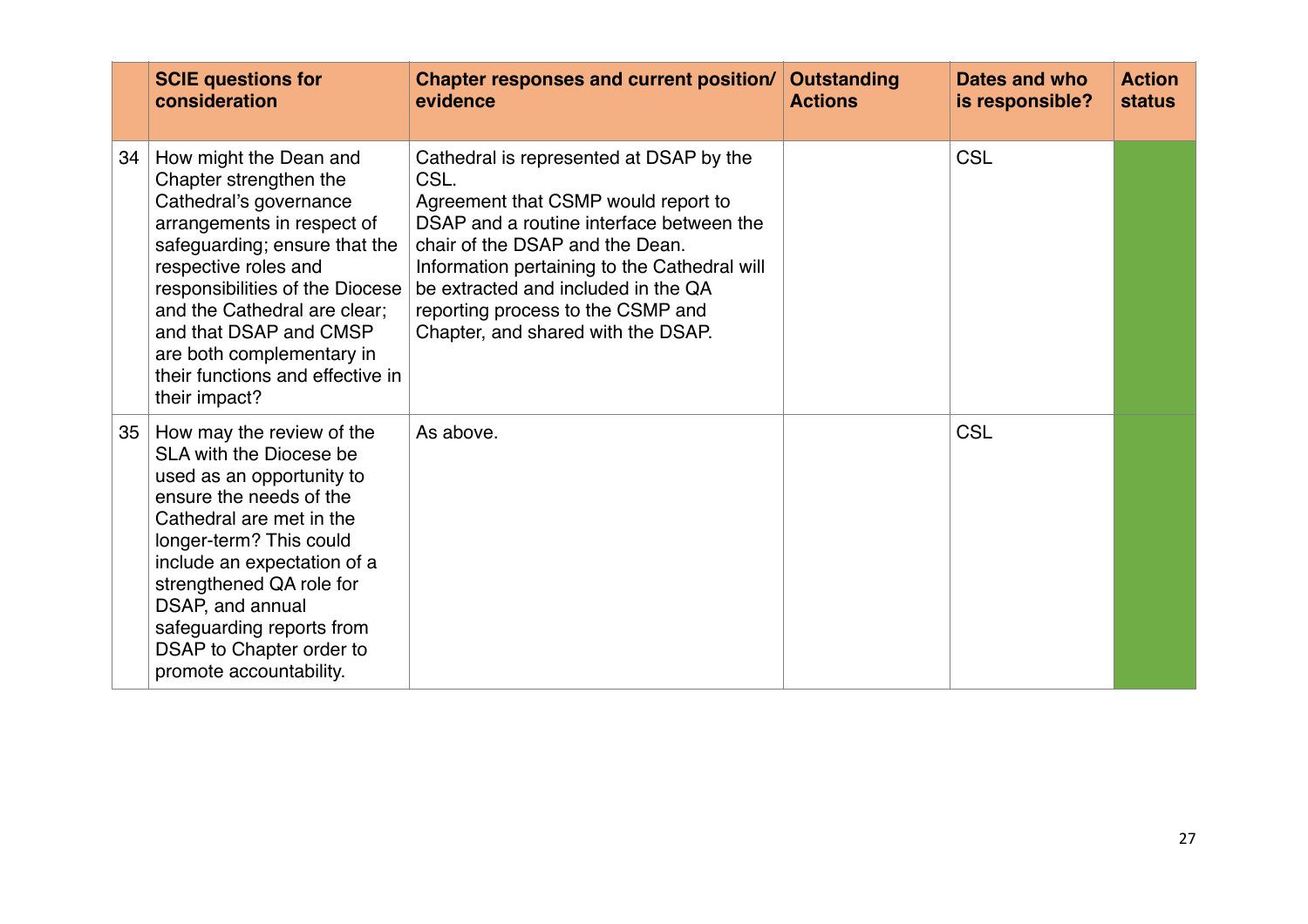|    | <b>SCIE questions for</b><br>consideration                                            | Chapter responses and current position/<br>evidence                                                                                                                                                                                                                                                                                                                                                                                                                                                                                                          | Outstanding<br><b>Actions</b> | Dates and who<br>is responsible? | <b>Action</b><br><b>status</b> |  |  |
|----|---------------------------------------------------------------------------------------|--------------------------------------------------------------------------------------------------------------------------------------------------------------------------------------------------------------------------------------------------------------------------------------------------------------------------------------------------------------------------------------------------------------------------------------------------------------------------------------------------------------------------------------------------------------|-------------------------------|----------------------------------|--------------------------------|--|--|
| 36 | How might the Cathedral<br>make best use of the<br>independent voices on the<br>CSMP? | The CSMP recognises and values the<br>contribution, experience and wisdom of the<br>various members of the CSMP, which<br>includes Volunteers and statutory partners.<br>Examples have been: the Police<br>representative supporting the development<br>of the QA framework; a volunteer<br>representative with extensive qualification<br>and experience in adult mental health<br>supporting initiatives to raise awareness of<br>adult vulnerability; the Lead Chaperone<br>with professional background and<br>responsibility for safeguarding children. |                               | <b>CSL</b>                       |                                |  |  |
|    | Strategic leadership (Page 36)                                                        |                                                                                                                                                                                                                                                                                                                                                                                                                                                                                                                                                              |                               |                                  |                                |  |  |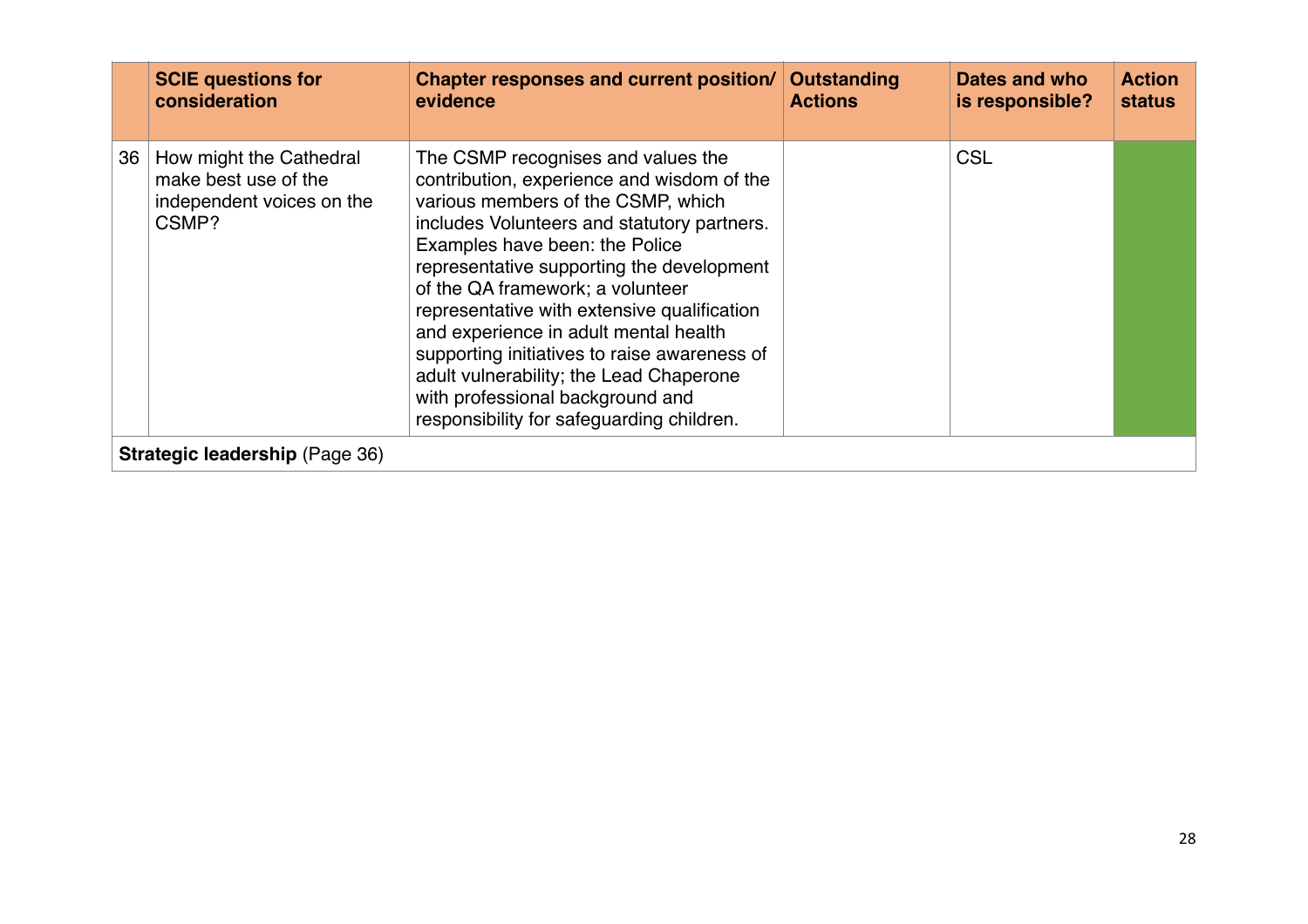|    | <b>SCIE questions for</b><br>consideration                                                                                                                                                                                                                                                                                                                                                                 | <b>Chapter responses and current position/</b><br>evidence                                                                                                                                                                                                                                                                                                                                                                                                                                                                                                                                                                                                                                                                        | <b>Outstanding</b><br><b>Actions</b> | Dates and who<br>is responsible? | <b>Action</b><br><b>status</b> |  |  |
|----|------------------------------------------------------------------------------------------------------------------------------------------------------------------------------------------------------------------------------------------------------------------------------------------------------------------------------------------------------------------------------------------------------------|-----------------------------------------------------------------------------------------------------------------------------------------------------------------------------------------------------------------------------------------------------------------------------------------------------------------------------------------------------------------------------------------------------------------------------------------------------------------------------------------------------------------------------------------------------------------------------------------------------------------------------------------------------------------------------------------------------------------------------------|--------------------------------------|----------------------------------|--------------------------------|--|--|
| 37 | Having focused on getting the<br>building blocks of sound<br>safeguarding understanding<br>and activity into place through<br>comprehensive procedures,<br>introduction of Town Hall<br>meetings, etc., how might the<br>Dean and Chapter take this<br>to the next stage through<br>exercising more visible<br>personal leadership amongst<br>the various constituent parts<br>of the Cathedral community? | Chapter takes seriously the availability of<br>Chapter members at Cathedral services to<br>receive any safeguarding concerns from<br>members of the congregation or visitors.<br>This is made explicit in cathedral<br>publications and notices. The Cathedral will<br>replace the current system of 'Safeguarding<br>Representatives' with 'Safeguarding<br>Champions' covering all aspects of<br>Cathedral life and organisation. CSMP will<br>be responsible for the support and training<br>of the 'Champions'. As part of this change,<br>the cathedral congregation will be<br>encouraged to see clergy members of<br>Chapter as the 'first call' for discussing/<br>discerning any safeguarding concerns they<br>may have. |                                      | <b>CSL</b>                       |                                |  |  |
|    | Operational leadership and management (Page 38)                                                                                                                                                                                                                                                                                                                                                            |                                                                                                                                                                                                                                                                                                                                                                                                                                                                                                                                                                                                                                                                                                                                   |                                      |                                  |                                |  |  |
| 38 | Is the balance between the<br>executive and governance<br>roles of Chapter members<br>clear? Is it thought through<br>sufficiently, given the need to<br>work through others to deliver<br>aspects of Cathedral policy?                                                                                                                                                                                    | The Chapter consider the current<br>governance arrangements, allocation of<br>portfolio and responsibilities is acceptable<br>and effective.<br>The identification of Chapter members and<br>the proposed role of safeguarding<br>'champions' provides for the dissemination,<br>implementation and monitoring of<br>safeguarding compliance and provision.                                                                                                                                                                                                                                                                                                                                                                       |                                      | <b>CSL</b>                       |                                |  |  |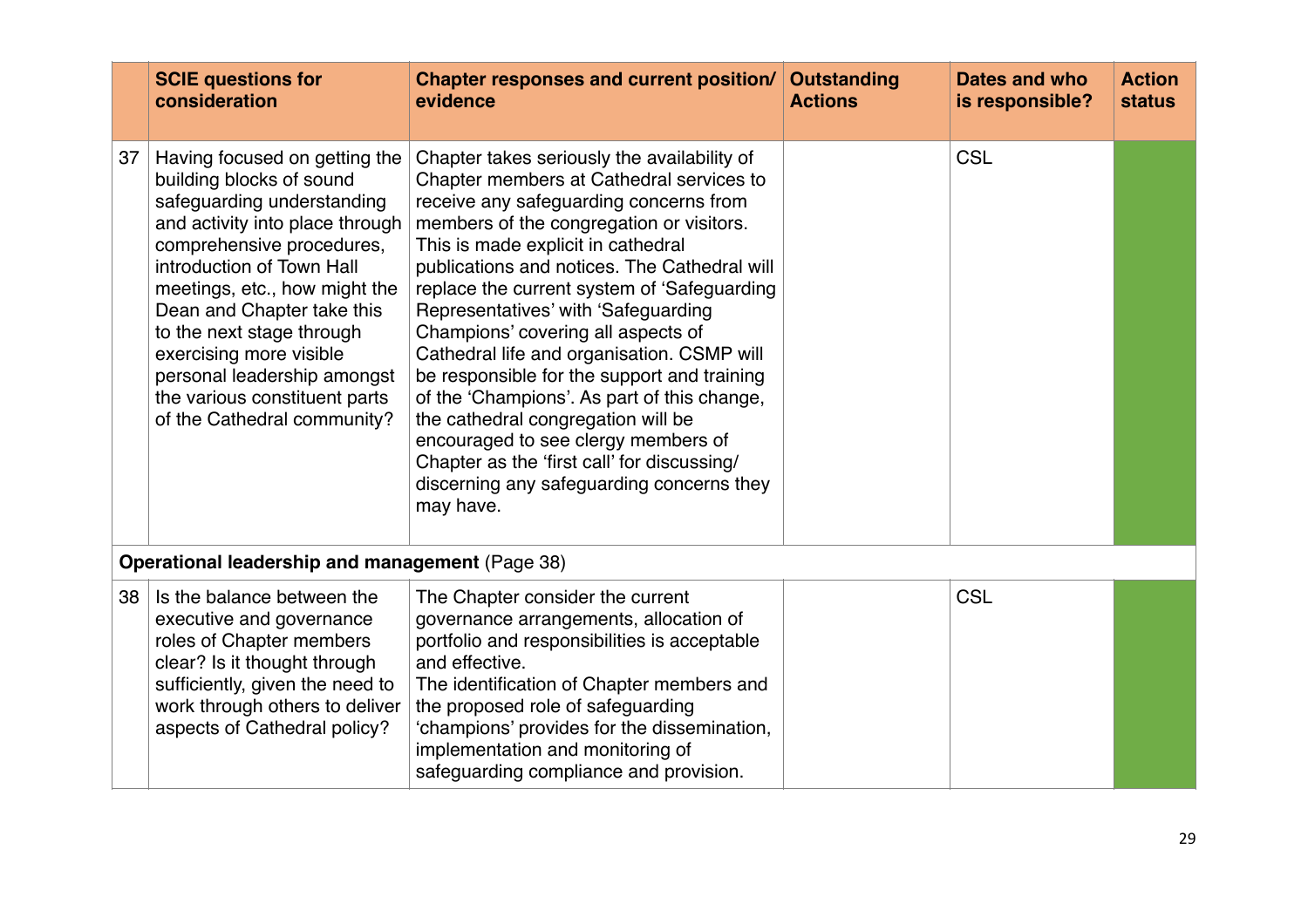|    | <b>SCIE questions for</b><br>consideration                                                                                                                                                                                                                                                                                                            | <b>Chapter responses and current position/</b><br>evidence                                                                                                                                                                                                                                                                                                                                                                                                                               | <b>Outstanding</b><br><b>Actions</b> | Dates and who<br>is responsible? | <b>Action</b><br><b>status</b> |
|----|-------------------------------------------------------------------------------------------------------------------------------------------------------------------------------------------------------------------------------------------------------------------------------------------------------------------------------------------------------|------------------------------------------------------------------------------------------------------------------------------------------------------------------------------------------------------------------------------------------------------------------------------------------------------------------------------------------------------------------------------------------------------------------------------------------------------------------------------------------|--------------------------------------|----------------------------------|--------------------------------|
| 39 | How might the Dean build<br>resilience into the present<br>safeguarding team in order to<br>ensure continuity of priority<br>and approach into the future?<br>This could usefully include<br>consideration of whether the<br>resources allocated to<br>safeguarding, for example for<br>administrative support to the<br>CSL sufficient for the role. | The operation of the SLA with the Diocese<br>of Exeter delivers a robust safeguarding<br>service at the cathedral. The DSA is also<br>the CSA but the 'Diocesan Safeguarding<br>Team' of the diocese also constitutes the<br>'safeguarding team' of Exeter Cathedral<br>thus ensuring continuity of cover and the<br>delivery of training.                                                                                                                                               |                                      | <b>CSL</b>                       |                                |
| 40 | How might the safeguarding<br>leadership team work with the<br>safeguarding representatives<br>and relevant others to review<br>the role and establish<br>whether there are additional<br>ways to engage the<br>congregation in achieving the<br>Dean's vision of 'keeping<br>God's children safe' and<br>promoting 'abundant life'?                  | The introduction of 'Safeguarding<br>Champions' will provide at all levels an<br>important conduit of information and<br>feedback to Chapter.<br>It provides a structure that flows from<br>Chapter through to each department and<br>enables the dissemination, implementation<br>of safeguarding policy and information.<br>Relevant sermon and us of Safeguarding<br>liturgy.<br>Routine inclusion of afeguarding<br>infromation in orders of service and other<br>such publications. |                                      | CSA/CSL/Chapter                  |                                |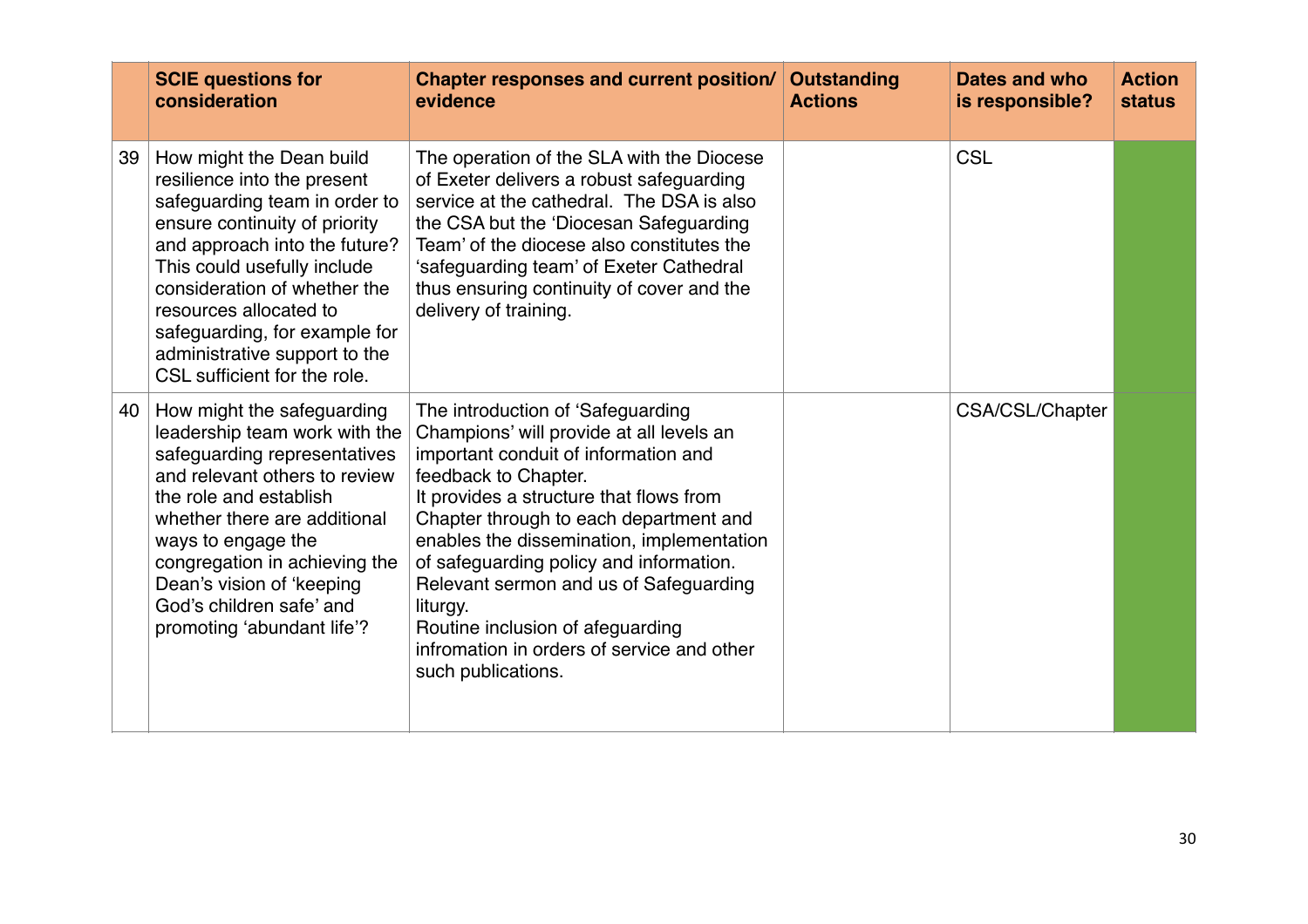|    | <b>SCIE questions for</b><br>consideration                                                                                                                                                                                          | <b>Chapter responses and current position/</b><br>evidence                                                                                                                                                                                                                                                                                                                                                                                                                                | <b>Outstanding</b><br><b>Actions</b> | Dates and who<br>is responsible? | <b>Action</b><br><b>status</b> |  |  |
|----|-------------------------------------------------------------------------------------------------------------------------------------------------------------------------------------------------------------------------------------|-------------------------------------------------------------------------------------------------------------------------------------------------------------------------------------------------------------------------------------------------------------------------------------------------------------------------------------------------------------------------------------------------------------------------------------------------------------------------------------------|--------------------------------------|----------------------------------|--------------------------------|--|--|
| 41 | How might the Dean and<br>Chapter build on current<br>arrangements and meetings<br>to create further opportunities<br>to keep informed about how<br>the various constituent<br>groups in the Cathedral are<br>thinking and feeling? | The regular 'Town Hall' meetings, which<br>gather together Chapter, Cathedral staff<br>and volunteers, is an important forum for<br>communication, information and<br>discussion. The CSA has made<br>presentations at these meetings, and we<br>are pursuing the potential option of using<br>the 'Town Hall' forum for aspects of<br>safeguarding training. The 'Cathedral<br>Community Committee' is an important<br>conduit of information on many matters<br>including safeguarding. |                                      | <b>CSL</b>                       |                                |  |  |
|    | <b>Culture</b> (Page 39)                                                                                                                                                                                                            |                                                                                                                                                                                                                                                                                                                                                                                                                                                                                           |                                      |                                  |                                |  |  |
| 42 | How can the Cathedral<br>leadership further develop a<br>safeguarding culture across<br>all parts of the Cathedral<br>community and be assured<br>that this works for everyone?                                                     | The cumulative effect of the steps taken<br>and responses to this audit serves to<br>promote safeguarding across all aspects of<br>the Cathedral.<br>The CSMP with independent<br>represetnatives provides the assurance<br>and oversight.                                                                                                                                                                                                                                                |                                      | CSL/CSA/Chapter                  |                                |  |  |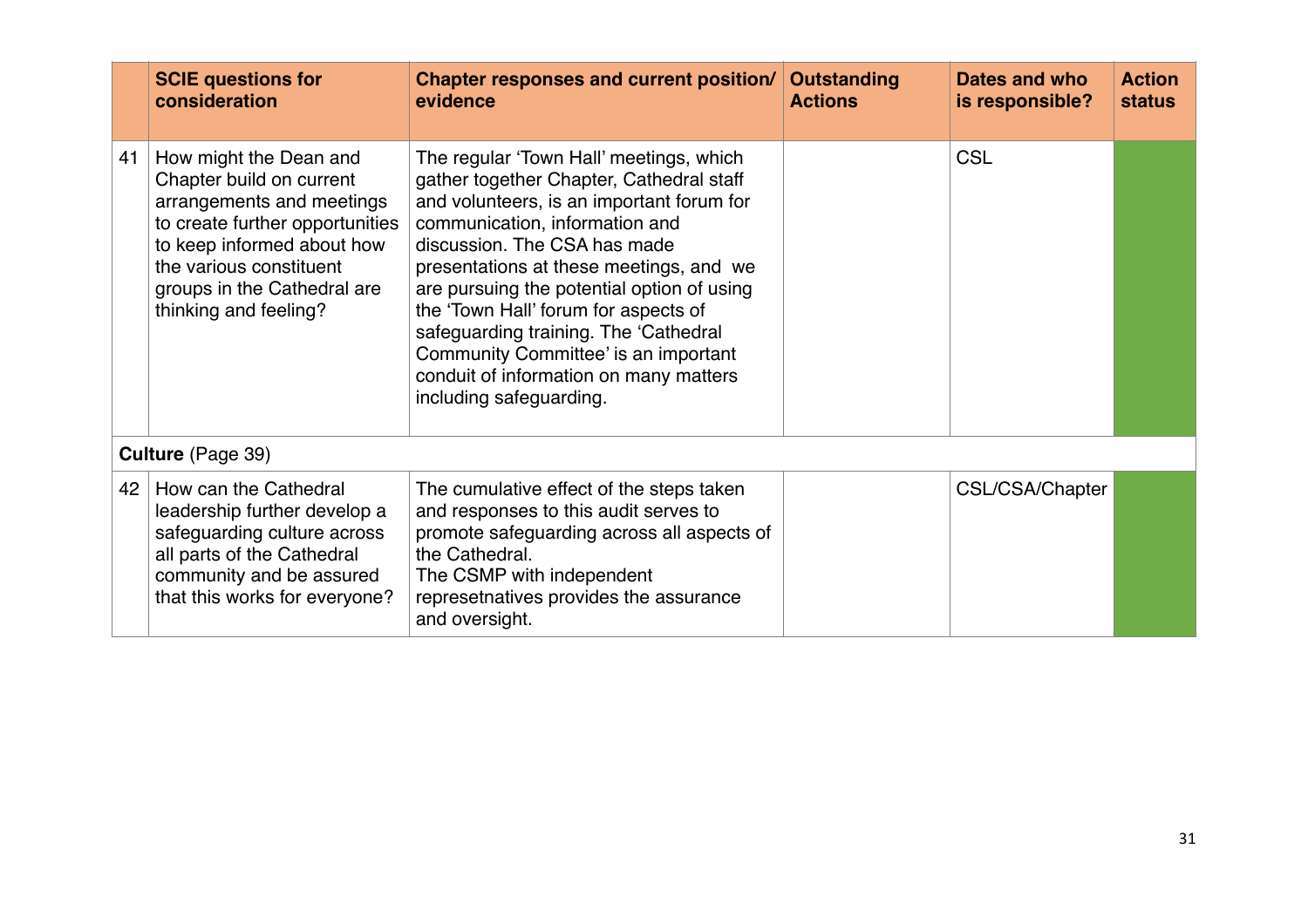|    | <b>SCIE questions for</b><br>consideration                                                                                                                                                                                                                    | <b>Chapter responses and current position/</b><br>evidence                                                                                                                                                                                                                                                                                                                                                                            | <b>Outstanding</b><br><b>Actions</b> | Dates and who<br>is responsible? | <b>Action</b><br><b>status</b> |
|----|---------------------------------------------------------------------------------------------------------------------------------------------------------------------------------------------------------------------------------------------------------------|---------------------------------------------------------------------------------------------------------------------------------------------------------------------------------------------------------------------------------------------------------------------------------------------------------------------------------------------------------------------------------------------------------------------------------------|--------------------------------------|----------------------------------|--------------------------------|
| 43 | How can overt leadership be<br>given to counter the anxieties<br>identified in the audit and<br>reassure everyone that the<br>Dean and Chapter welcome<br>feedback on how<br>safeguarding is operating and<br>encourages people to<br>highlight any concerns? | The introduction of 'Safeguarding<br>Champions' will provide at all levels an<br>important conduit of information and<br>feedback to Chapter.<br>Promotion of the safeguarding team and its<br>accessibility.<br>Inclusion of statutory independent partners<br>as representatives on CSMP.<br>Strong message at every opportunity<br>(training/ awareness raising) that concerns<br>must be shared and that this will be<br>welcomed |                                      | <b>CSL</b>                       |                                |
| 44 | How can the Dean and<br>Chapter promote<br>safeguarding as a shared<br>responsibility supported by an<br>expert team, rather than the<br>property of the experts?                                                                                             | Safeguarding at Exeter Cathedral is<br>promoted as a 'collective responsibility' at<br>all levels. This means that members of the<br>Cathedral congregation, volunteers, and<br>those who exercise specific roles , and/or<br>responsibilities, are encouraged to see the<br>safeguarding of children and vulnerable<br>adults as matters of concern and vigilance<br>applicable to all.                                              |                                      | <b>CSA/CSL</b>                   |                                |